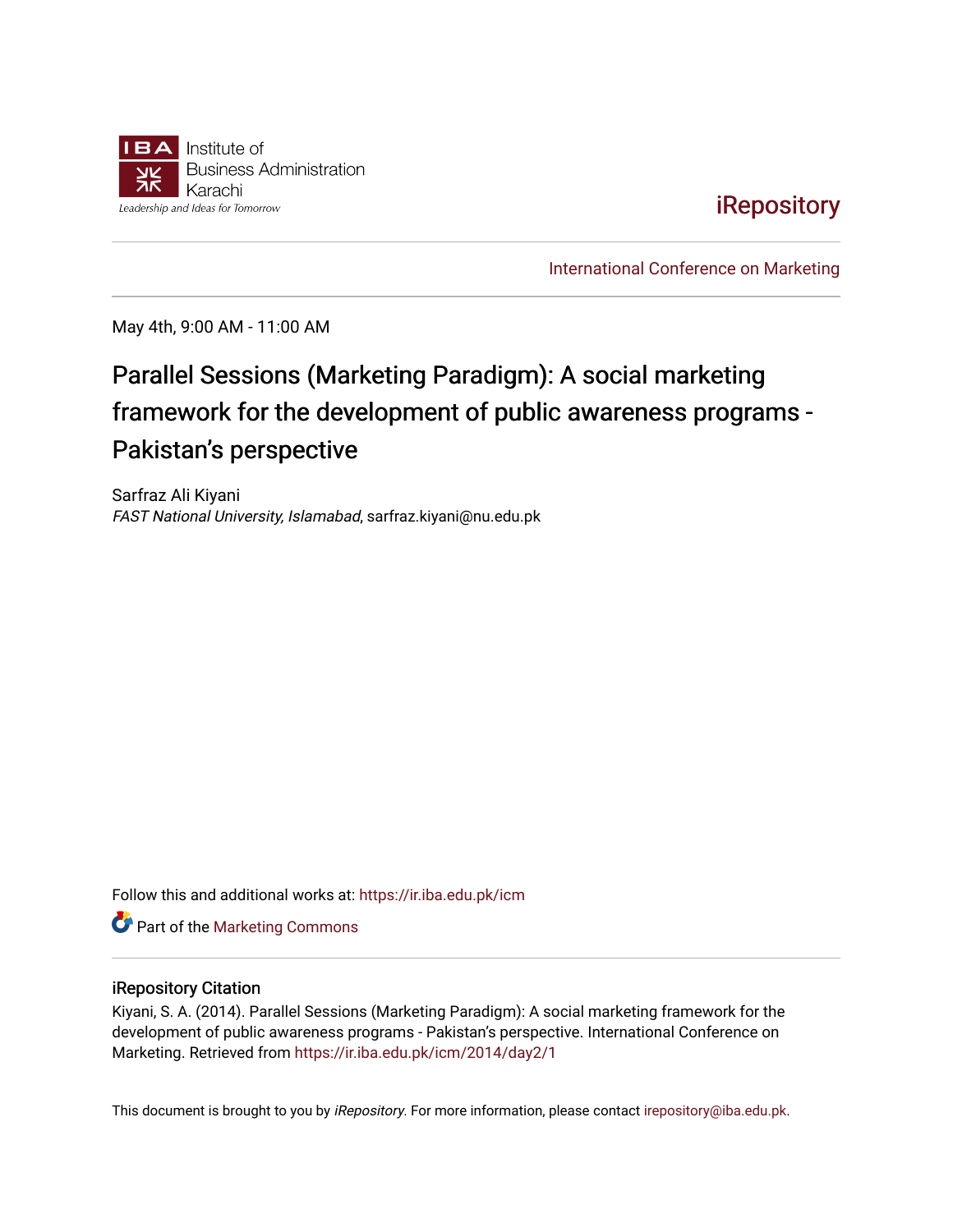







# **"A Social Marketing Framework for the**

# **Development of Public Awareness Programs"**

# - *Pakistan's Perspective*

**Submitted by:** 

# **Sarfraz Ali Kiyani**

Assistant Professor FAST National University, Islamabad

Founder & CEO **Deventions**, an Event Management company

[sarfraz.kiyani@nu.edu.pk](mailto:sarfraz.kiyani@nu.edu.pk)

March 8, 2014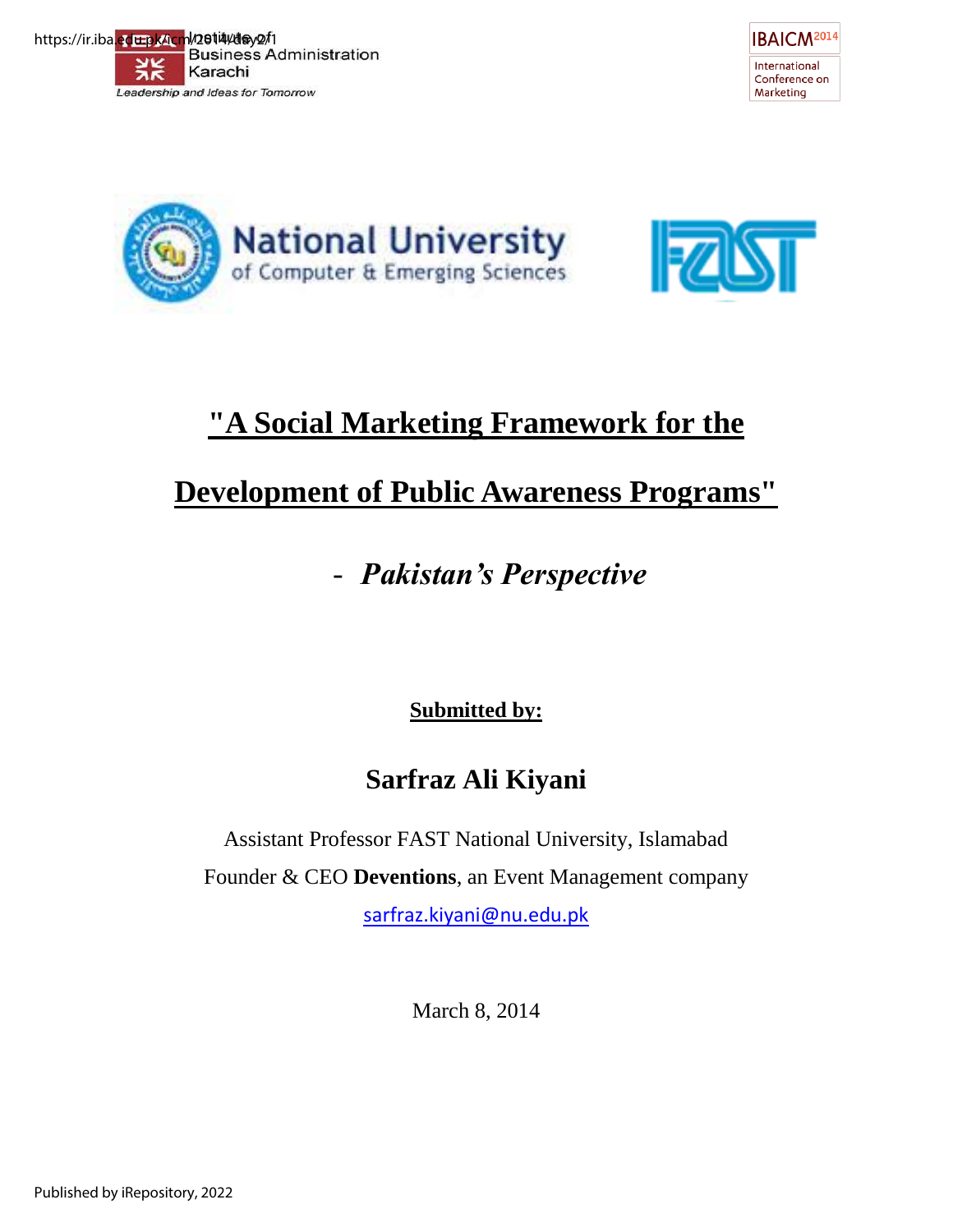# **Abstract**

Marketing has become the key factor in deciding the success and failure of not only the enterprises but also social causes. The impact of such marketing tactic is eventually determined in the behavior of the target group.

This paper is designed to discuss the development of public awareness programs to mitigate risks regarding floods and other natural hazards. Such mitigation can be done by two ways i.e. Structural and Non-structural.

Undertaking a good plan covers the steps one should take before, during or after a hazard that will not only minimize risks but also lessen the injuries and Protect people's health and lives. Social marketing campaigns are therefore deliberately planned to change the target audience behavior towards particular matter. Public awareness programs and their implementation on local level are the core techniques for disaster risk mitigation strategies.

Literature proposes that people do not take on ways to change their behaviors and keep continue their stereotypes rather than changing. A model of behavior change by Prochaskau and DiClemente(1986) suggests that people move through five stages starting from ignorance to getting committed to the behavior change. It enlightens the stages that at which identifying will be vital for individuals to move to the next stage for the behavior change.

- **Pre-contemplation:** People do not consider changing or quitting their addicted behavior.
- **Contemplation:** People start thinking about the desired behaviors.
- **Preparation:** People adapting the desired behavior and carrying out changes.
- **Action:** People start moving forward and bring out the real change in their addicted behaviors.
- **Maintenance:** People make challenge and are thus loyal to their behaviors.

The paper is proposing an objective to build disaster preparedness, services through immature and volunteer groups in the target communities to reduce their vulnerabilities to disasters and natural calamities beyond their limits to combat them. This model shall introduce train and equip volunteer groups (comprised of local activists) in all targeted areas for raising awareness of their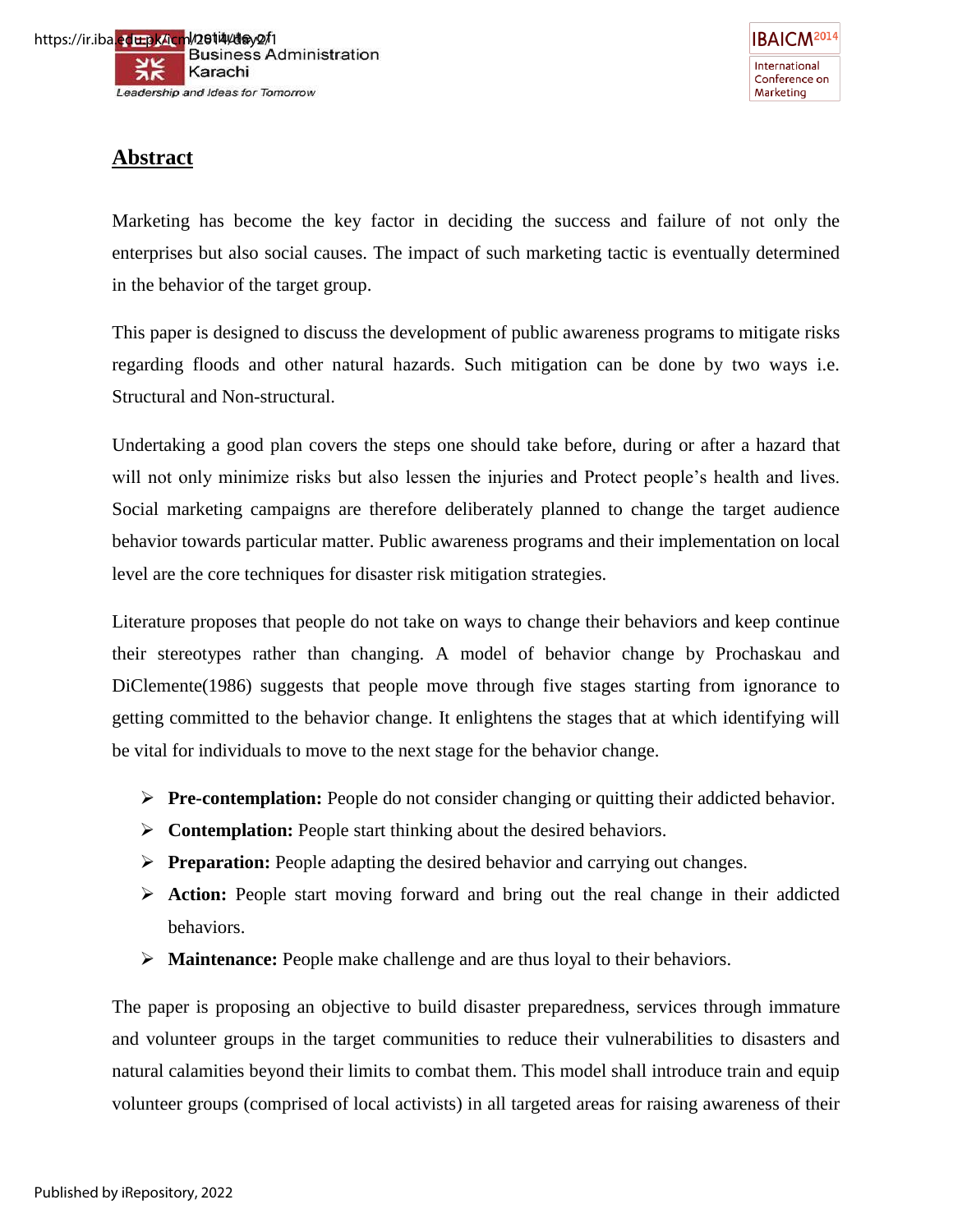respective communities in the basic disaster risk management techniques, so that it may lessen the possibilities of injuries and casualties.

The author is running a successful Event Management & Public Relations company in Pakistan and has successfully designed and executed social marketing campaigns during earthquake in 2005 and massive flood in the year 2010. Those catastrophes are considered bigger than the combined damage of Tsunami and Haiti. The paper will also reveal the action plan used to help the team of volunteers to rebuild Pakistan.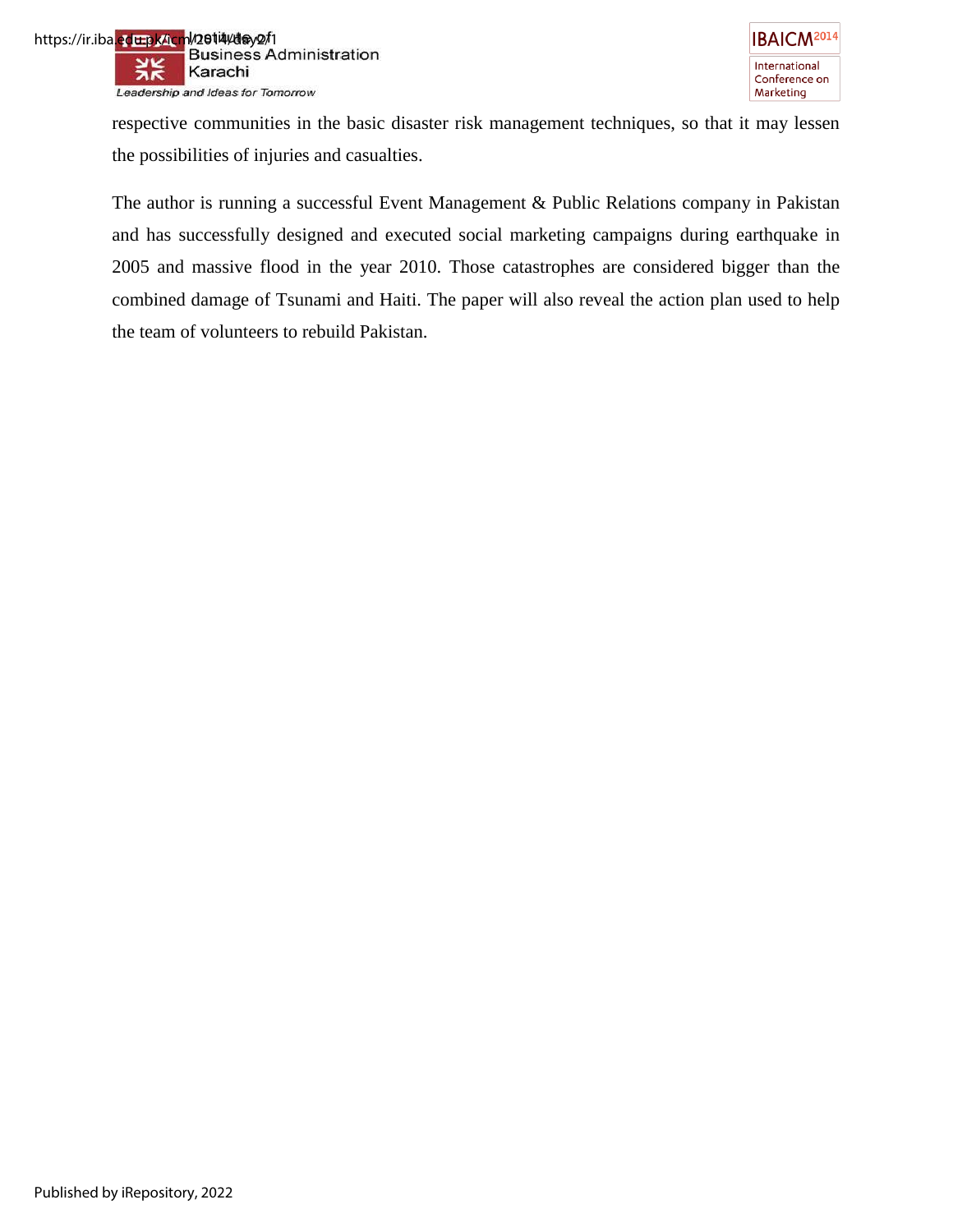# **Introduction**

**IBAICM<sup>2014</sup>** International Conference on Marketing

*"Disasters affect on average 200 million people every year… Earthquakes and droughts remain the main killers, but floods, hurricanes, cyclones and storms are the hazards that affect most people worldwide. Crowded cities, unsafe constructions, lack of urban planning, destruction of natural buffers, climate change, etc. these all combine to expose more people to disasters… We are all at risk"* (UNISDR, 2011).

Natural Calamities are a hard reality of this world. It could affect any region, any country regardless of race, religion or economic status. While the exact prediction of natural hazards remains difficult, if not impossible, even in the presence of highly sophisticated scientific equipment, research has shown that nations that are better prepared are usually in for lesser overall damages (Balaisyte & Van Wassenhove, 2011).

Thanks to advancements in science and technology, areas that are disaster prone can now be marked and identified in advance and thus it has become much easier for countries to be better prepared for natural hazards such as floods, famines, and earthquakes etc. at organizational and individual level. Developing and underdeveloped countries are at much risk because of many factors such as lack of infrastructure, financial constraints, lack of awareness etc. (Balaisyte & Van Wassenhove, 2011).

As mentioned above nations that foresee and prepare for upcoming hazards are better off. Individuals can play a key role in combating national disasters and minimizing the damages, however they need to preconceive the after effects of such catastrophes and know what to do in such a situation. If individuals are well prepared in advance, the damages can be minimized as they will not only take care of themselves and their family but also will be helpful to the entire community.

For developing countries, lack of resources becomes a great challenge in such situations that is why a Hurricane Tsunami killed 1833 people (Wikipedia) however a flood in Pakistan affected 20 million people (Wikipedia). That is because U.S being a developed nation has resources not only to prepare in advance but also to rescue and relocate the affected population. Keeping in view the lack of resources, the need of the hour is to educate the masses so that they sustain such level of natural disasters. And this can only be done through social marketing programs.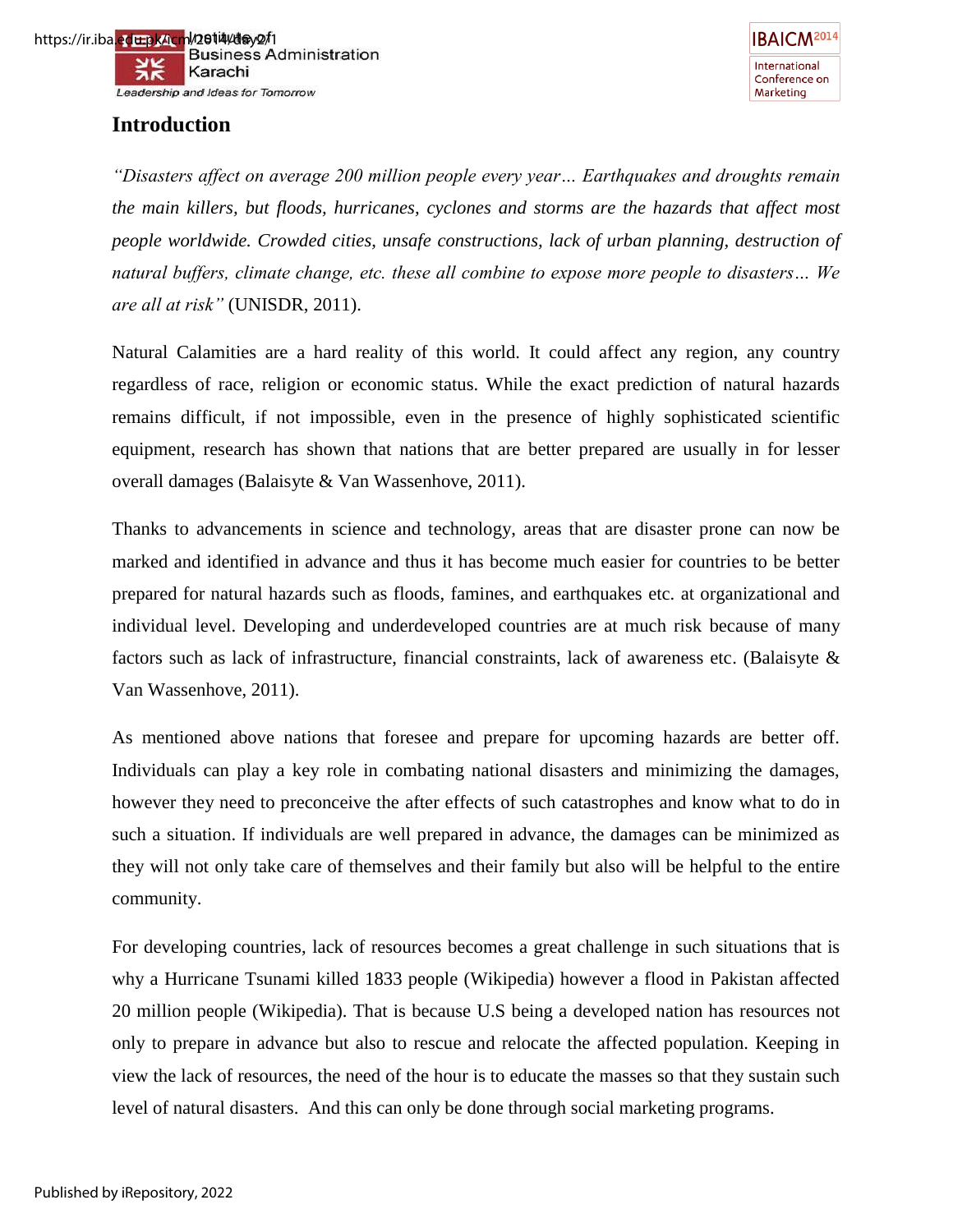This paper is written specifically in context of Pakistan; however it is applicable to every such country that is prone to natural disasters. This paper promotes the need for behavior change through public awareness programs, in a structural way so that the risks from natural hazards can be mitigated and reduced to minimum and it further emphasizes the use of social marketing programs to do so. If Social marketing programs are implemented on grass root level, public awareness will be generated, that will definitely lead to behavioral changes.

The use of Social marketing is not new to a country such as Pakistan. In the past, such programs have been implemented successfully with effective results. Efforts have generated positive results for fighting against polio and educating the people about Green Star birth control program. It is evident from their results that local groups and individuals can prove to be an effective resource if trained and educated properly.

In times of natural calamities such as earthquakes, floods and famines, volunteers play an invaluable role. Whether it is rescue or relief, volunteers function aside the government and the non-governmental organizations as a key player. In 2005 earthquake and floods of 2010 & 2011 many international and local volunteer groups worked parallel to rescue teams for the relief and rehabilitation of the victims. These volunteers were neither trained nor equipped to serve in such conditions and were not prepared to combat these circumstances, even then their services made a difference. Keeping in mind this fact, it becomes all the more evident that preparing volunteers is the key to minimizing risks of casualties and serious damages.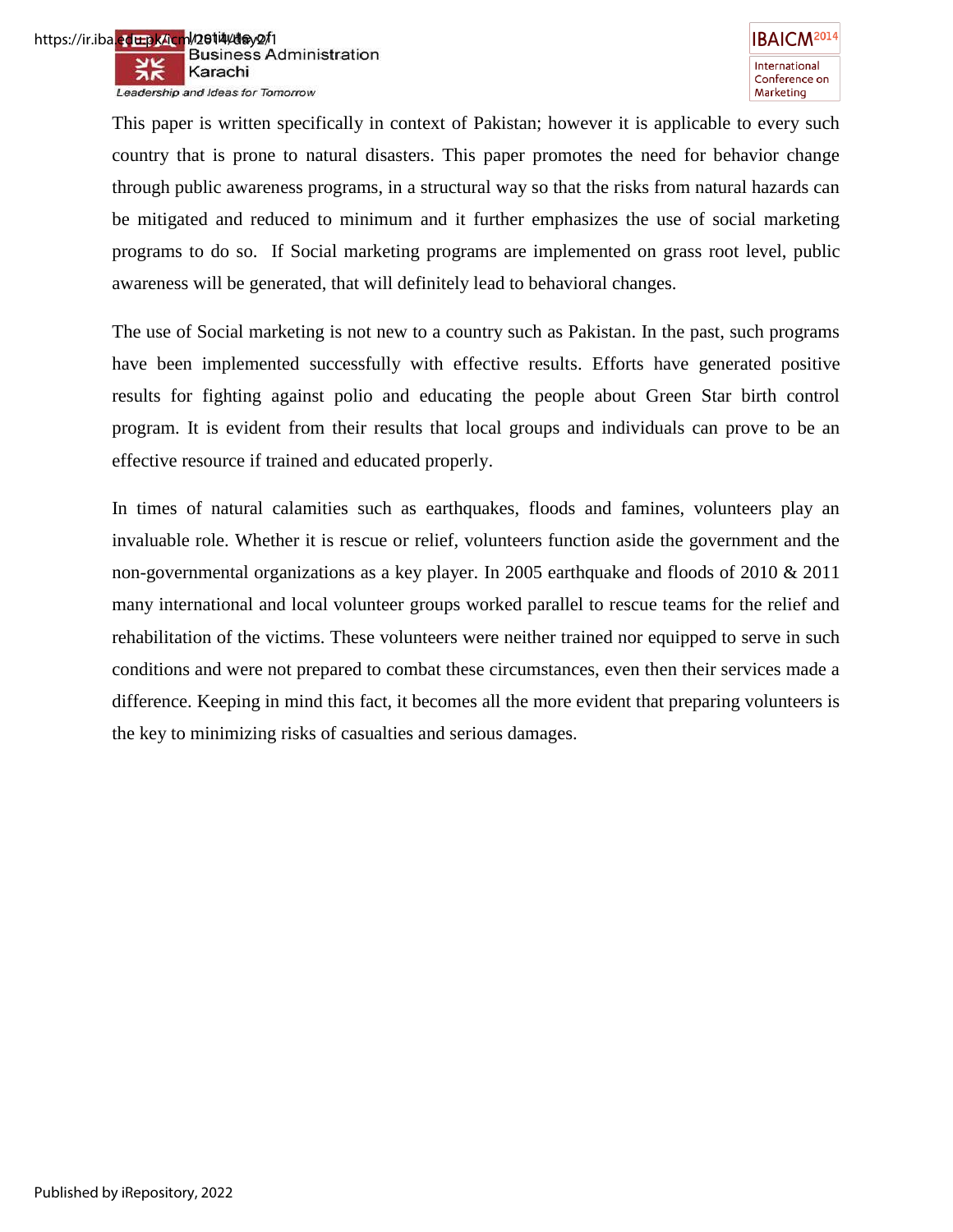

# **Literature review**



*Social marketing* is an approach well informed by behavior science for promotion of social change. It is not a theory in itself but a framework drawn through various bodies of knowledge like communications, sociology, anthropology, and psychology, for understanding that in what ways the behavior of public can be influenced (Kotler & Zaltman, 1971). Andreasen (1995) defined it as "*the application of commercial marketing technologies to the analysis, planning, execution and evaluation of programs designed to influence the voluntary behavior of target audiences in order to improve their personal welfare and that of society*" (p. 7).

From this following features are illustrated. First feature focuses behavior change which is voluntary: enforcement or coercion is not social marketing. Second feature is that the social marketers apply the principle of exchange for inducing change– it recognizes that for a change to occur there should be clearly defined advantages for the customer (Houston & Gassenheimer, 1987). The third feature is that the marketing mix should be used along with segmentation, targeting and market research that must be consumer oriented. Last feature is that social marketing aims to enhance welfare of society and individual, instead of benefitting the business entity carrying out social marketing; and this is exactly the point of distinction between social marketing and other various types of marketing (MacFadyen et al., 2002). The focus over individual and society is an illustration of the key point of social marketing that it emphasizes over the behavior of individuals, as well as policymakers, organizations and professionals. It is a distinctive attribute of social marketing that it learns from commercialized sector and applies it for resolving problems related to health and society.

In a broader perspective, social marketing is implementing principles of exchange and marketing to issues of the society. It is used for campaigns related to the environment and public health. Triumphed approaches dealing with water purity, waste management, safe sex, garbage recycling, family planning, tobacco consumption, and obesity are the most common applications (Andreasen, 2002; Hastings, 2003; Kotler et al., 2002). It is a common belief that most issues of the society have rudimentary behavioral origins. Influencing the outcomes of behavioral exchange is the core aim of social marketing and dramatic growth has been observed in its usage (Gordon et al., 2006). Non-profit and commercial organizations, both are simultaneously using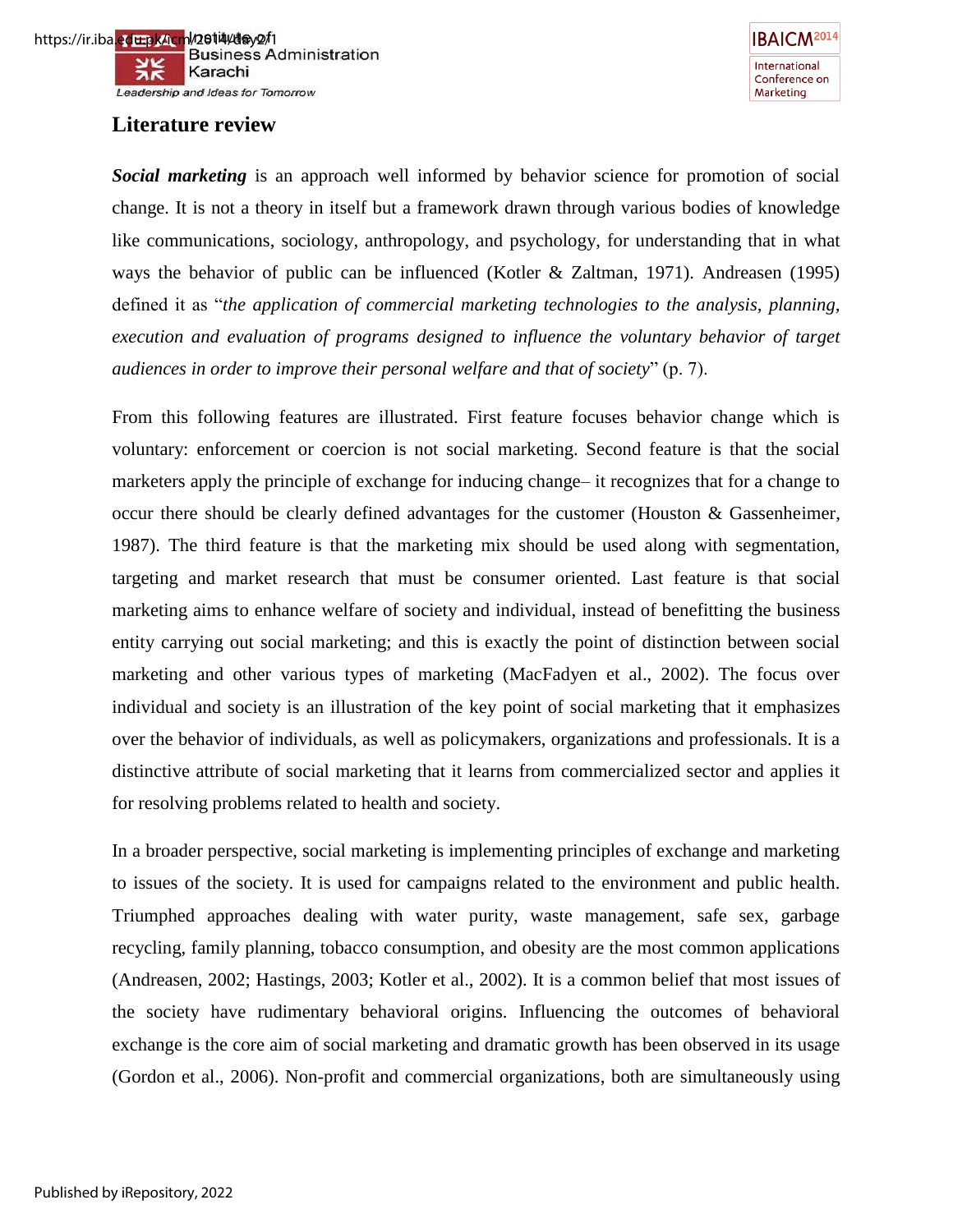https://ir.iba.<mark>edu.pk/icm</mark>l/2**014/da**y2/1<br>Business Administration w Karachi ЖŔ Leadership and Ideas for Tomorrow

> social marketing to those domains in which educational and legal interventions were always unsuccessful (Diamond & Oppenheim, 2004).

> A *natural disaster* is a physical event that occurs naturally, resulting in undesired outcomes over a society (Alexander, 1993). These encompass geological events (for example volcanic eruptions & earthquakes) and climatic ones (for example hurricanes & floods). Loss of property or life can be the consequence of a natural disaster, leaving huge economic damages in its wake, but its severity relies over the resilience of the people being affected (Bankoff, Frerks, & Hilhorst 2003). People"s economic, social and demographic attributes determine their vulnerability to these disasters.



Graph shows increasing trend in frequency of 'great' natural disasters. Catastrophes are classed as great if the ability of the region to help itself is overtaxed, making inter-regional or international assistance necessary, as is usually the case when thousands of people are killed, hundreds of thousands made homeless or when a country suffers substantial economic losses

Source: Munich Re 2001

A hazard can be avoided to turn into a disaster if it occurs in an area without vulnerable population (Alexander, 2002; Wisner et al., 2004). However, in a vulnerable area like Jacobabad, a flood can have calamitous consequences leaving behind lasting damages that will take too many years to rehabilitate. Risk is the consequence of cooperation between the ecosystem and human choices. Comprehension of risk involves dissecting historic techniques of natural change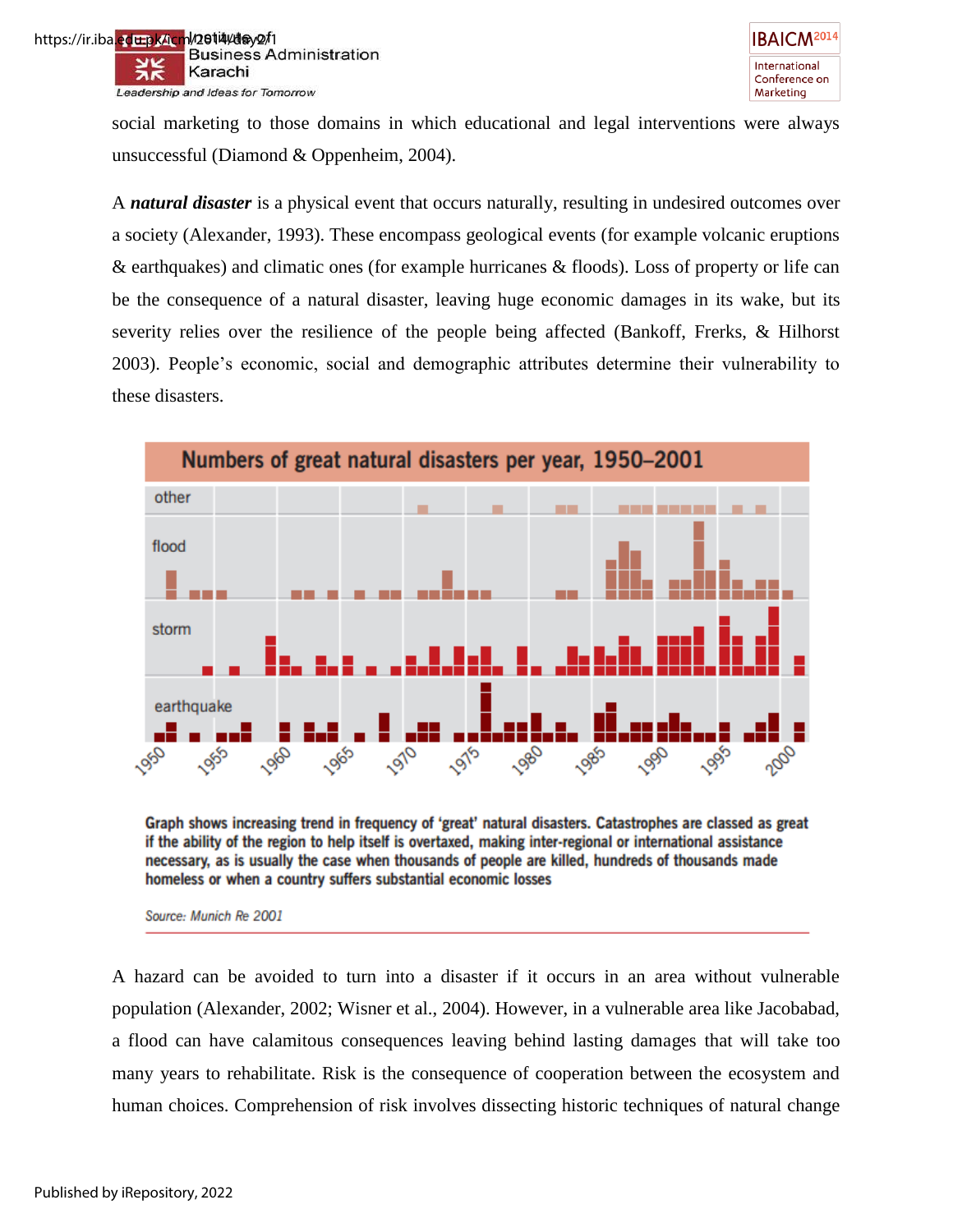and human advancement (Holzmann, 2000). It involves seeing how relocation joined with absence of planning, overload the framework and ability to react of quickly developing urban communities and make belts of poverty as slums helpless against a mounting number of individual and covariant risks.

Here is a list of floods from recent years in Pakistan according to Pakistan weather portal ltd..

- $\triangleright$  "In 2003, Sindh province was badly affected when above normal monsoon rainfall caused flooding in the province; urban flooding also hit Karachi where two days of rainfall of 284.5 mm (11.20 in) created havoc in the city, while Thatta district was the worst hit where 404 mm (15.9 in) rainfall caused flash floods in the district. At least 484 people died and some 4,476 villages in the province were affected."
- "In 2007, Khyber-Pakhtunkhwa, Sindh and coastal Baluchistan were badly affected due to monsoon rainfall. Sindh and coastal Baluchistan were affected by Cyclone Yemyin in June and then torrential rains in July and August, while Khyber-Pakhtunkhwa was affected by melting glaciers and heavy rainfall in July and August. At least 130 people died and 2,000 were displaced in Khyber-Pakhtunkwain in July and 22 people died in August, while 815 people died in Baluchistan and Sindh due to flash floods."
- $\triangleright$  "In 2010, almost all of Pakistan was affected when massive flooding caused by record breaking rains hit Khyber-Pakhtunkhwa and Punjab. The number of individuals affected by the flooding exceeds the combined total of individuals affected by the 2004 Indian Ocean tsunami, the 2005 Kashmir earthquake and the 2010 Haiti earthquake. At least 2,000 people died in this flood and almost 20 million people were affected by it."
- $\triangleright$  "In September 2011, at least 361 people were killed, some 5.3 million people and 1.2 million homes affected as well 1.7 million acres of arable land inundated when massive floods swept across the province of Sindh as a result of monsoon rains."
- $\triangleright$  "In September 2012, more than 100 people died, and thousands of homes destroyed, with thousands of acres of arable land affected when intense rainfall battered Khyber Pukhtunkhwa, Southern Punjab and Upper Sindh. As a result of monsoon rains."
- $\triangleright$  "In August 2013, more than 80 people died."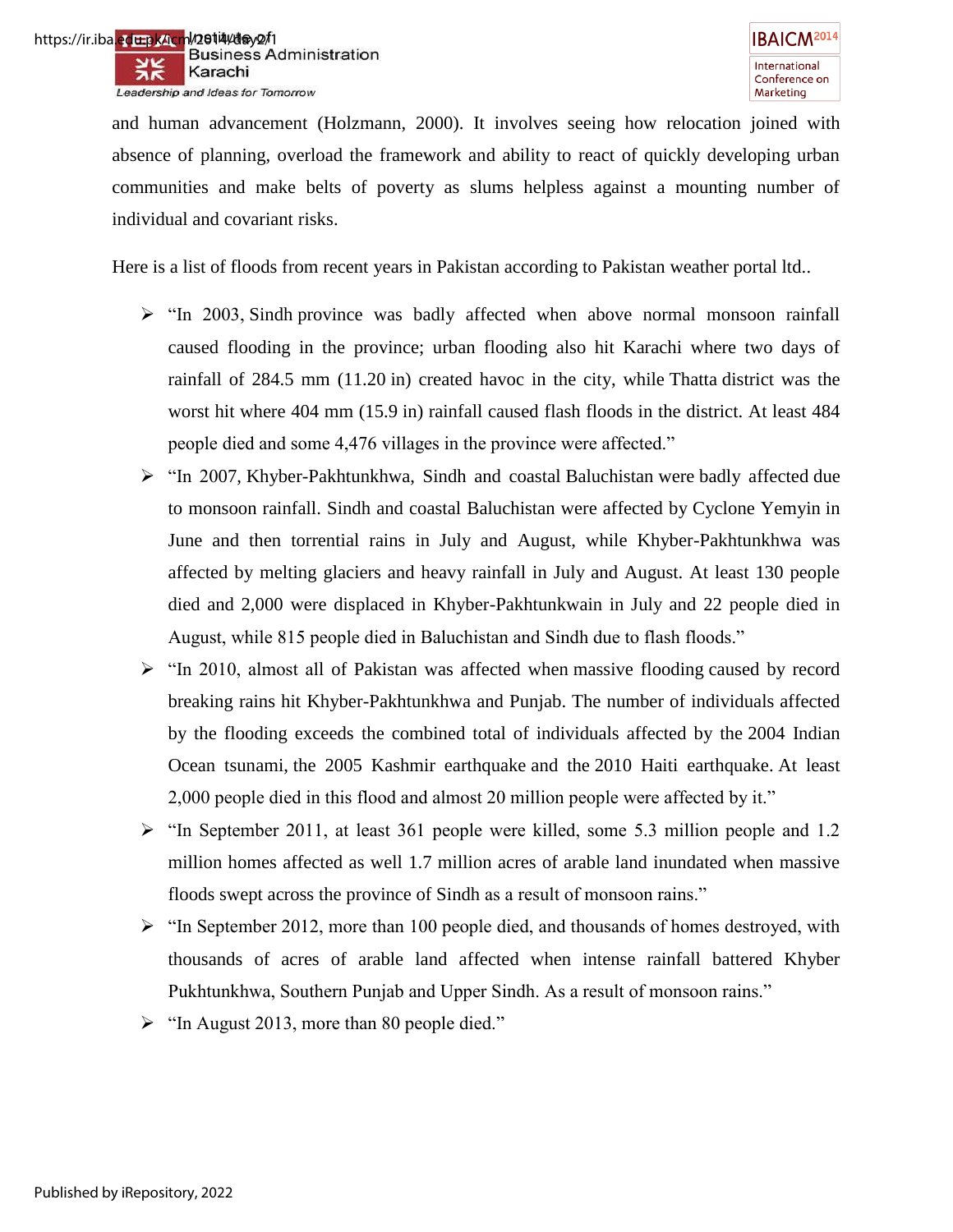The UN defines *Disaster Preparedness* as "forecasting and taking precautionary measures prior to an imminent threat when advance warnings are possible". It is setting the supporting infrastructure, plans, and policies that are implemented in advance to a man-made or natural disaster while aiming to mitigate the unpleasant outcomes to an acceptable level. These risk levels are attained through the decision makers" agreeableness to different trade-offs (Haimes et al. 2008). It is actually about emergency management which can be done through education, resourcing, planning, estimating, research, practicing and rehearsing.

Undertaking a good plan covers the steps one should take before, during or after a flood that will not only minimize risks but also lessen the injuries and protect people"s health and lives. Social marketing programs are therefore deliberately planned to change the target audience behavior towards particular matter. Public awareness programs and their implementation on local level are the core techniques for disaster risk mitigation strategies.

Literature proposes that people do not take on ways to change their behaviors and keep continue their stereotypes rather than changing. A model of behavior change from Prochaskau & DiClemente (1986) suggests that the public moves across five levels starting from ignorance to getting committed to the behavior change. It enlightens the stages that at which identifying will be vital for individuals to step to the next level for change in behavior.

- **Pre-contemplation:** People do not consider changing or quitting their addicted behavior.
- **Contemplation:** People start thinking about the desired behaviors.
- **Preparation:** People adapting the desired behavior and carrying out changes.
- **Action:** People start moving forward and bring out the real change in their addicted behaviors.
- **Maintenance:** People make challenge and are thus loyal to their behaviors.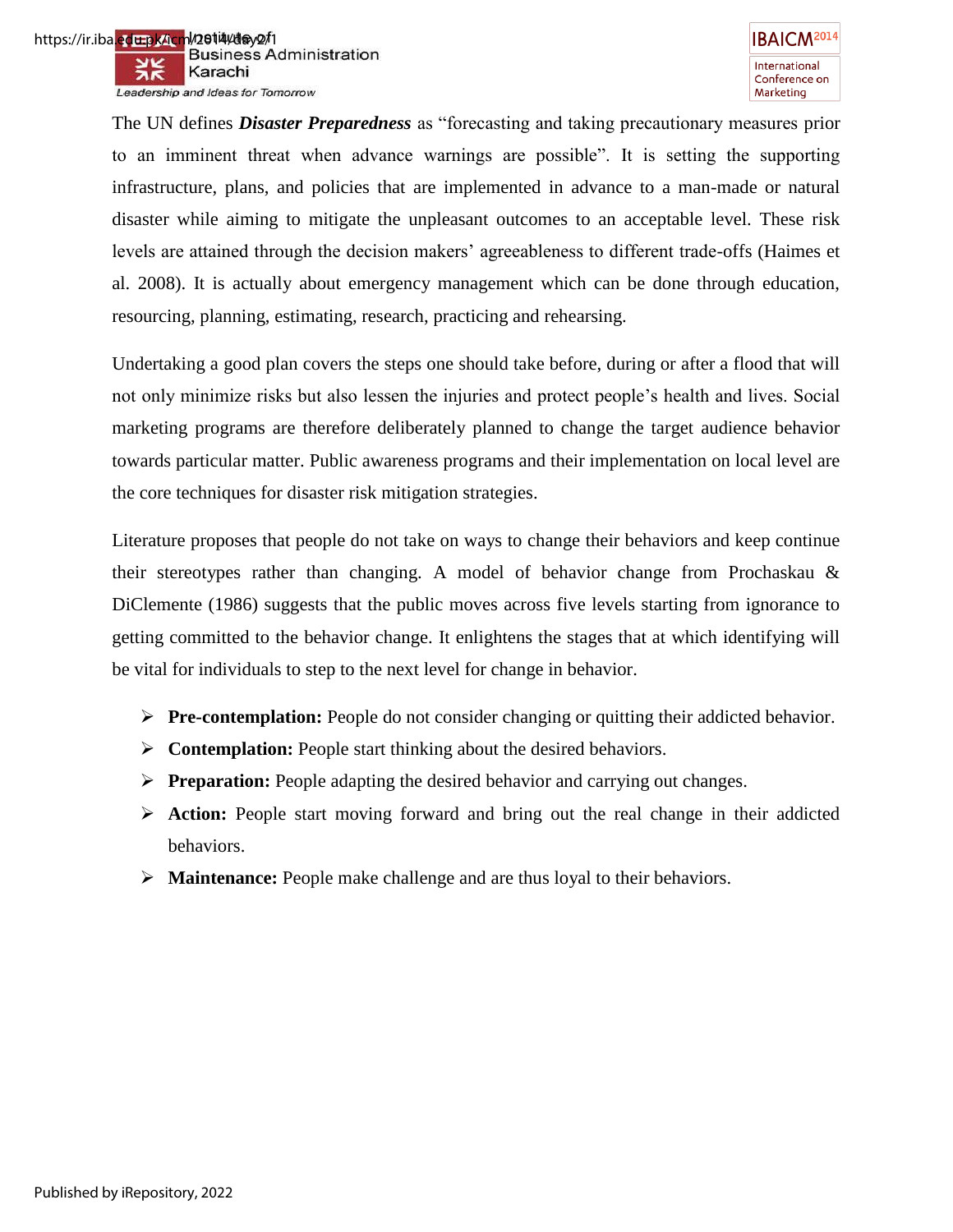

## **Figure 1: Prochaska & DiClemente (1986)**

These behavior levels can be in line with following program tasks:

- **Develop realization and attraction:** the prospective audience must be educated about a desired new conduct to be considered which might be suitable to present circumstances.
- **Reform the value system:** for behaviors requiring substantial reforms in values, the prospective audience must realize that the proposed conduct is worthy to the society they live in.
- **Convincing:** when the prospective audience is discerned that carrying out the behavior is absolutely fine, they must be persuaded that carrying it out is generally attractive.
- **Develop action:** distinction exists between persuading the public about a conduct to be a great thing and receiving activity. It could be more of making the conduct easy to embrace.
- **Maintain change:** now this campaign must not stop when the audience makes the first important step in the case when our objective is sustainable behavior transition.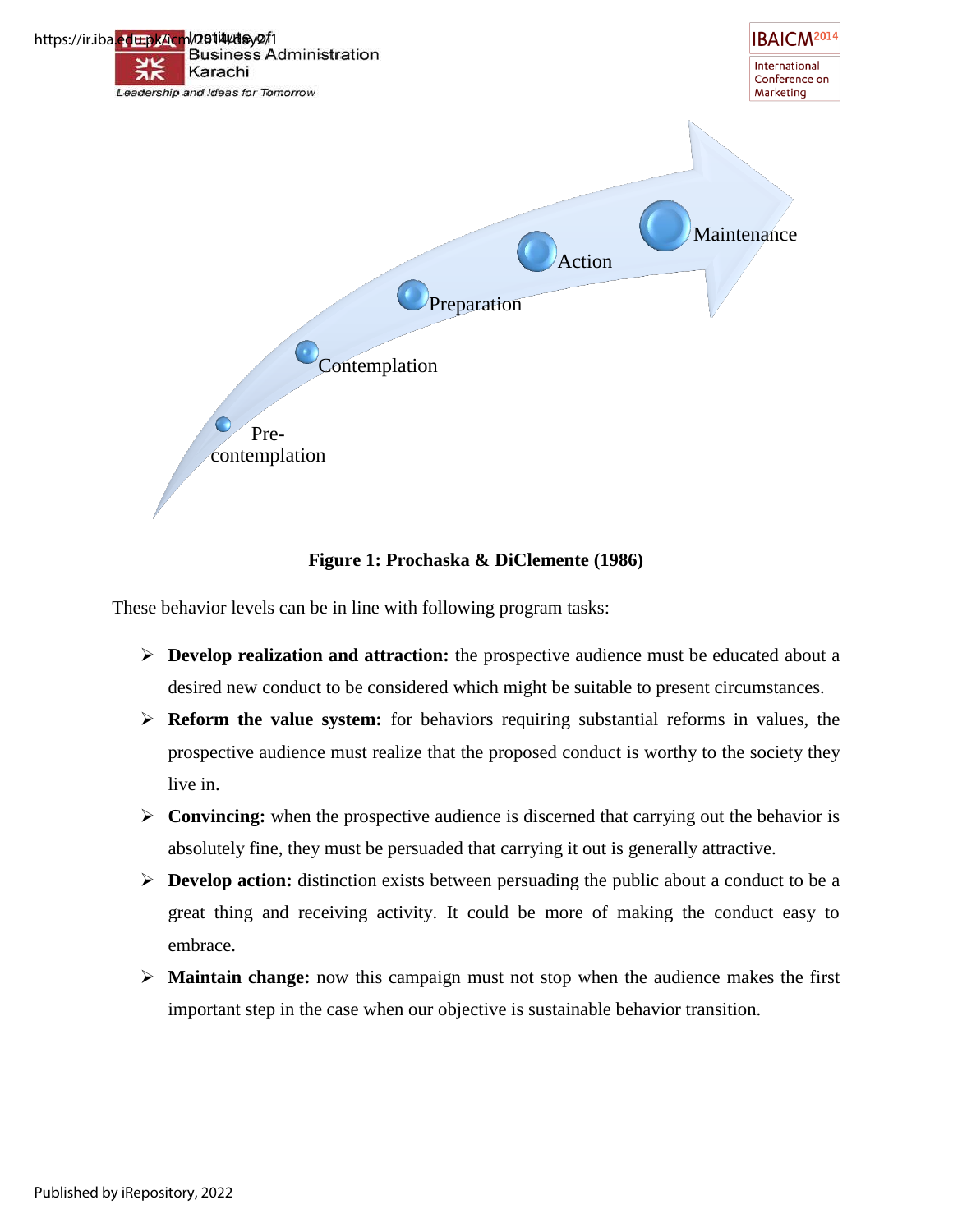



The task of these models is to encourage people to be proactive for flood. It will include influencing the behavior, attitudes and knowledge of the public living in a floodplain for them to be ready for, and survive, any level of flood while mitigating the injuries and losses.

Andreasen (1995) has suggested the following model that brings alignment between the stages of behavior and task of communication.



**Figure 2: Andreasen (1995)**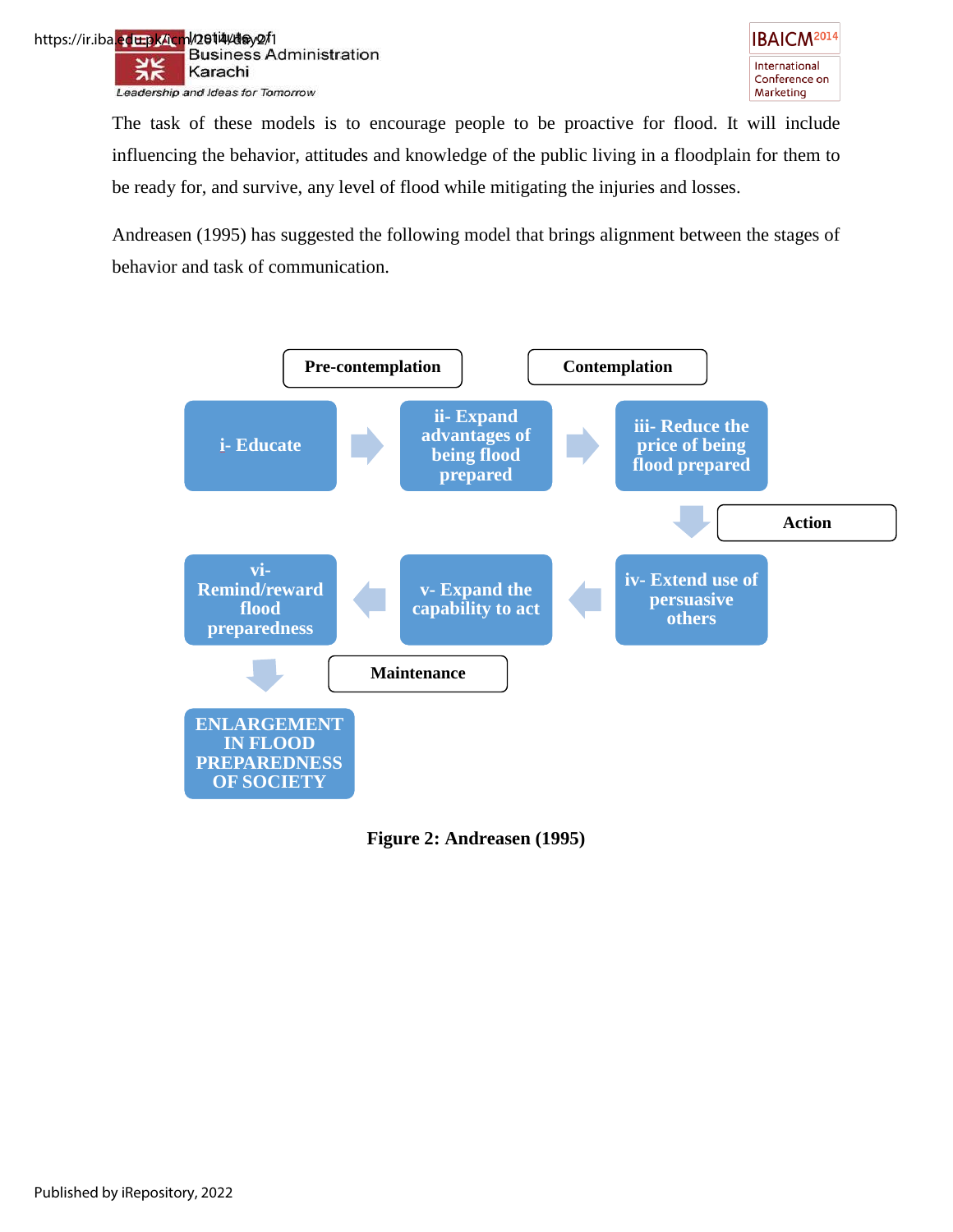



# **Aims/objectives of the study**

The focal point of this study is to emphasize the role of volunteers and individuals in reducing a community"s vulnerability to natural disasters and how a clear behavioral change could be brought in disaster prone areas by emphasizing public awareness program based on social marketing framework.

The purpose of this study is to judge the level of awareness in the masses related to natural disasters and its aftermaths. This study will also examine the role social marketing can play in public awareness regarding natural calamities.

# **Methodology**

The research for this report was divided into two parts. First of all, the sample population was assessed for the need of a public awareness program for disaster mitigation using direct interview method. In the second phase, the public awareness program was implemented.

#### **Research Design**

In order to understand the perspective of the flood affected people, it was important to examine and understand the magnitude of damage done by the floods and also what was done by government and the community itself to mitigate the risks of the flood. A retrospective technique was used for the sake of data collection. Discussions and interviews were conducted in different flood affected areas from the victims of the flood, the IDPs (Internally Displaced People), the volunteer workers from different NGOs (domestic, e.g. Deventions, and international, e.g. US-AID) working in the flood relief campaign, the officials from the armed forces managing the rehabilitation and relief activities in the flood affected areas.

Structured and semi-structured interviews and survey was used to explore the on ground realities faced by the flood victims which consequently fulfills the requirements of qualitative research. The questionnaire was designed while keeping in mind the work done by other renowned social scientists that had lots of contributions in the field of disaster impact analysis. (E. Burke Rochford, Jr., & T. Jean Blocker, 1991; Graham A. Tobin., & Jane C. Ollenburger, 1996; Gerald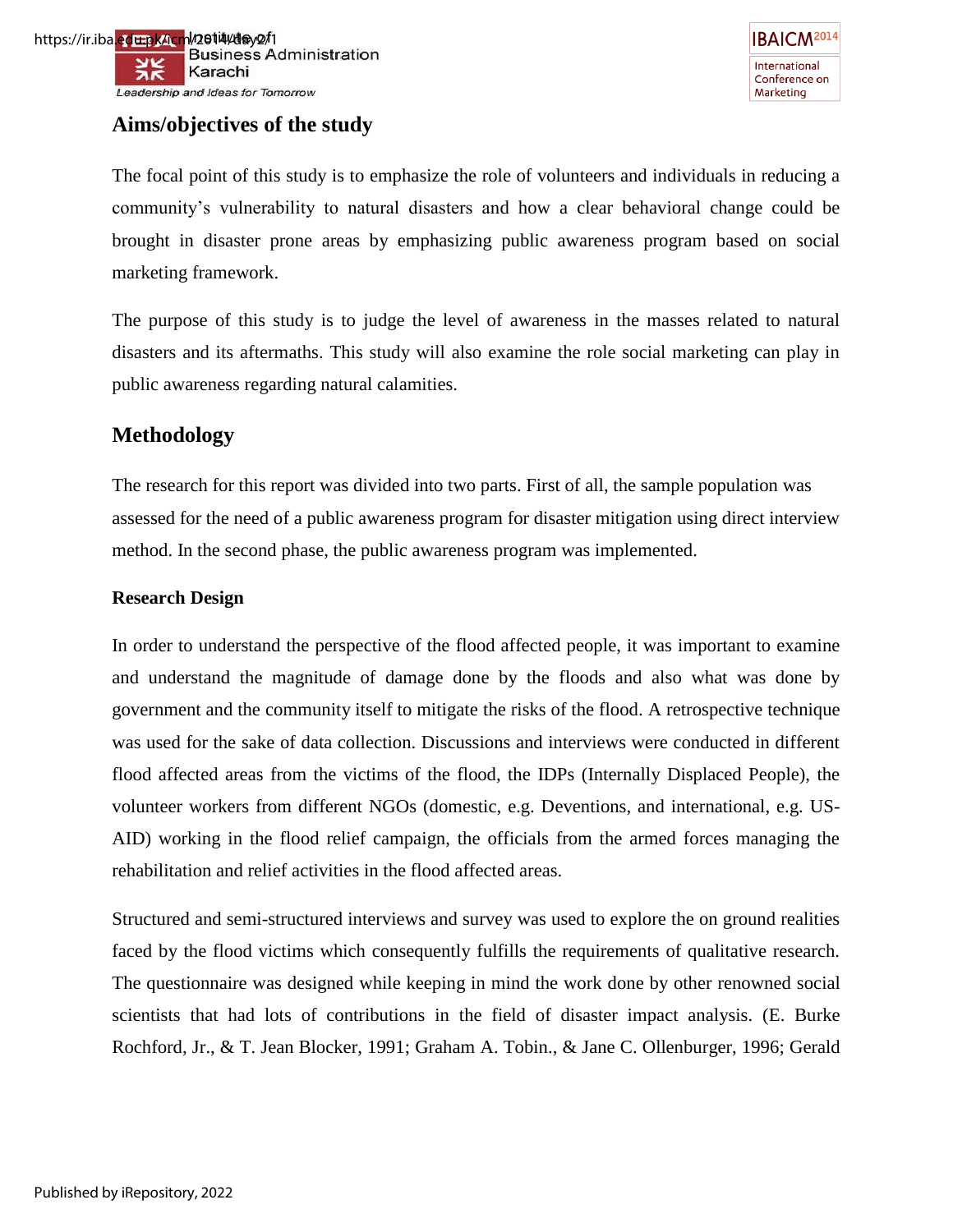L. Hutchins & Fran H. Norris, 1989, Robert O. Hansson et al, 1982, Jasmin K. Riad & Fran H. Norris, 1996, Shirley B. Laska, 1990; S. Martin Taylor et al , 1991).

#### **Research Participants and Sampling procedure:**

According to estimates around 20% of Pakistan (Wikipedia) came under flood in the year 2010. We could not reach all these areas. However, visiting most of the Khyber Pakhtunkhuwa and Punjab province, it became clear that the plight of the affected people was almost the same everywhere. Thus, it was practically impossible to expand the research to all this vast area. Thus, a sample population was taken to assess the topic under study.

A sample size of 200 households was taken into consideration for the survey. These households were randomly selected from the flood hit districts of Punjab and KPK province including Nowshera, Charsada, Mianwali etc. There were mostly adults and others were elderly people both males and females so as to get true reflection from the population of Pakistan without any biasness. Children or minors (aging 18 and below) were not included in the interviews. There was general discussion with a few close ended questions and many open ended questions.

This study was initiated in the first quarter of 2011, when the memory of the devastating floods was still fresh in the minds of the people. The rationale is simple and clear as the accuracy of measurement of responses could only be guaranteed if the interviews were taken as soon as possible after the flood. They were able to recall from memory the way they coped with the floods and its aftermaths. The data collected was purely descriptive in nature since it was based on interviews. The methodology used for this research was descriptive in nature. A survey was conducted in the disaster hit areas from a specific sample population. A comprehensive but descriptive questionnaire along with interviews was used as survey instrument to assess the sample population.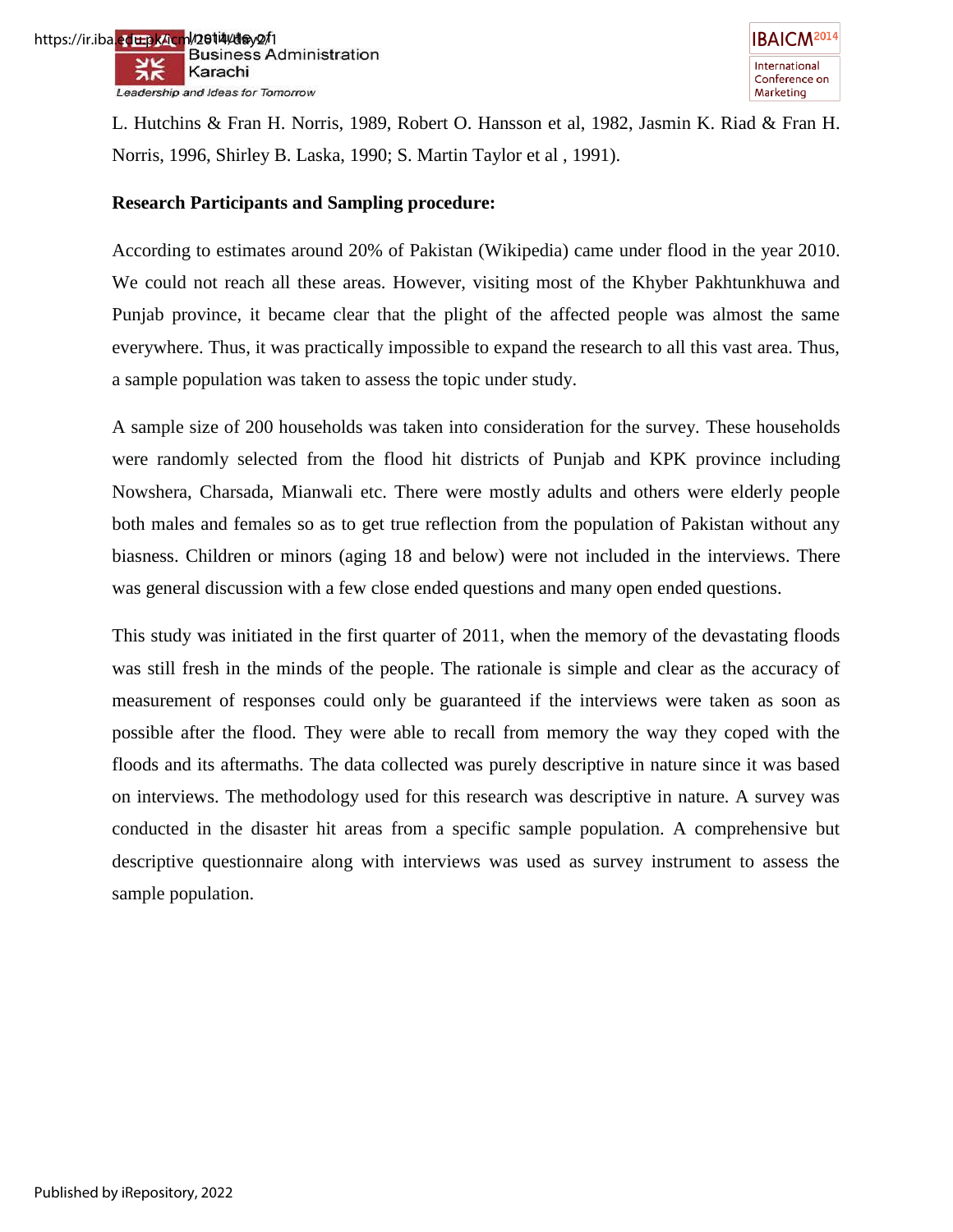

#### **Data Collection Instruments**

#### **Questionnaire**

A comprehensive questionnaire was developed for the research purpose. This questionnaire was qualitative in nature. The questionnaire contained many closed ended and open ended questions that required participants to describe the situation they had faced during flood. The main objective of the questionnaire was to understand the losses faced by the respondents. The questionnaire also emphasized on how the respondents prepared for the flood with or without the help of the government officials. A copy of the questionnaire is attached as Annex A

#### **Interviews**

Interviews were the primary data collection strategy used for generating data. These interviews were based on the above questionnaire. It is important to understand here that a majority of the respondents were either illiterate or semi-literate. They were able to speak and understand only their native language with specific dialects. This was not just the case with respondents but most of the flood hit areas had this language barrier, be it anywhere in Pakistan. That is why the services of a translator was utilized, who translated the interviews into the native language (i.e Punjabi and Pushto) and then recorded the data. This recorded data was later transcribed into English for findings and analysis.

#### **Secondary Research**

In order to explore the previous studies conducted on this topic, secondary research was also conducted which comprised of, but was not limited to, Journal papers, local newspapers and various researches by different organizations.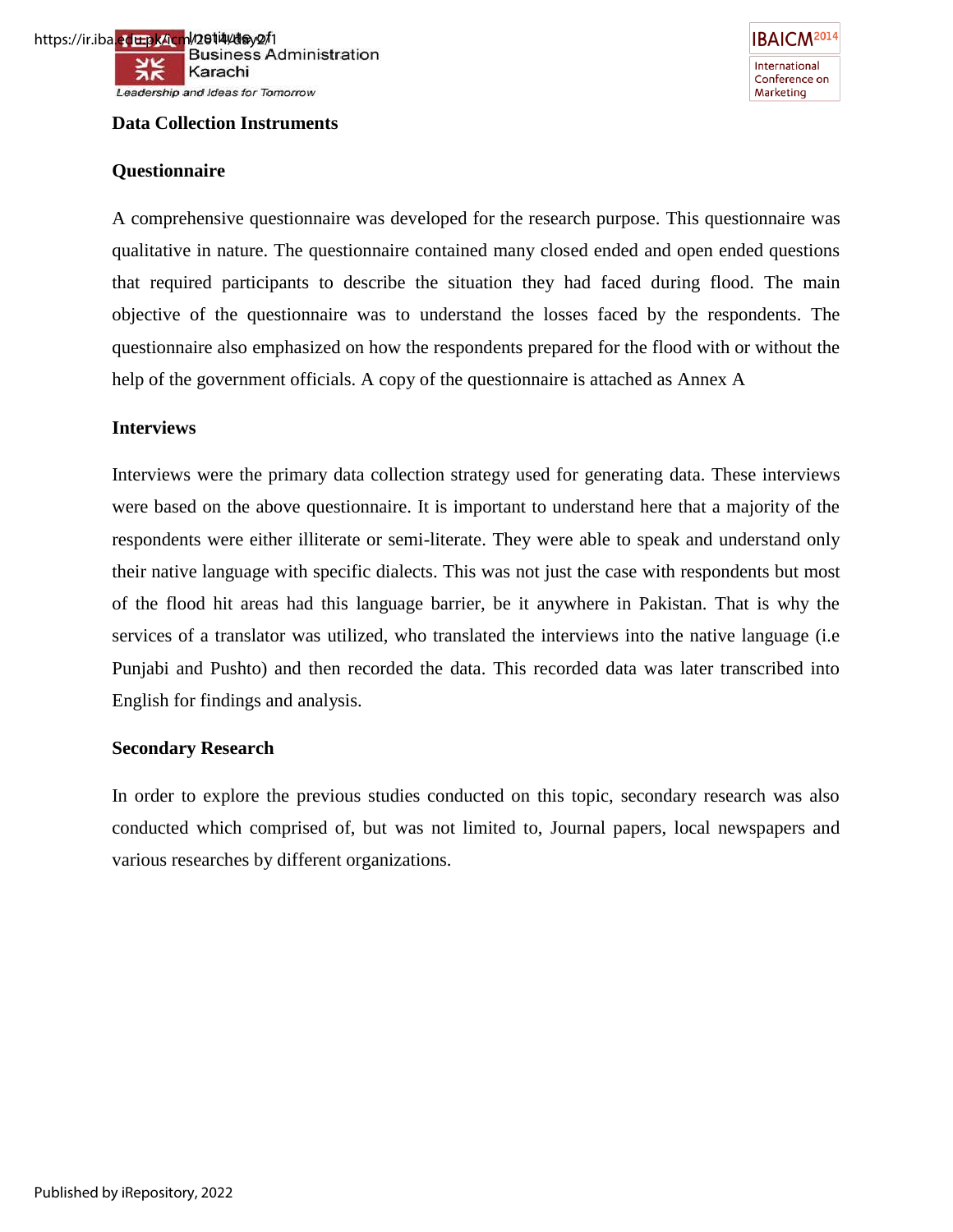



# **Findings**

The data from structured and unstructured interviews was transcribed and translated, read and reread to identify the major characteristics of the population such as income, occupation and damages caused by the flood. Apart from that a major emphasis was given on the flood preparedness situation of the respondents.

Here are the descriptive statistics from our findings.



As mentioned earlier in the methodology section of the report, the survey was conducted in a number of districts in Punjab and KPK province. 200 households became part of the survey and these respondents were interviewed keeping in view the questionnaire.

The average monthly income for majority household came out between PKR 5,000 to 15,000. There were a number of households below the average monthly income of PKR 5,000 that were surviving on food and shelter from their landlords. These families were living below the poverty line and without the basic necessities of life.

The occupation of most of the male population was farming or sheepherding. Around 32% of the respondents stated farming as their profession and 24% took care of livestock. The female population was mostly homemakers with a few exception of women working as LHW Lady Health Worker deputed by ministry of health in the province.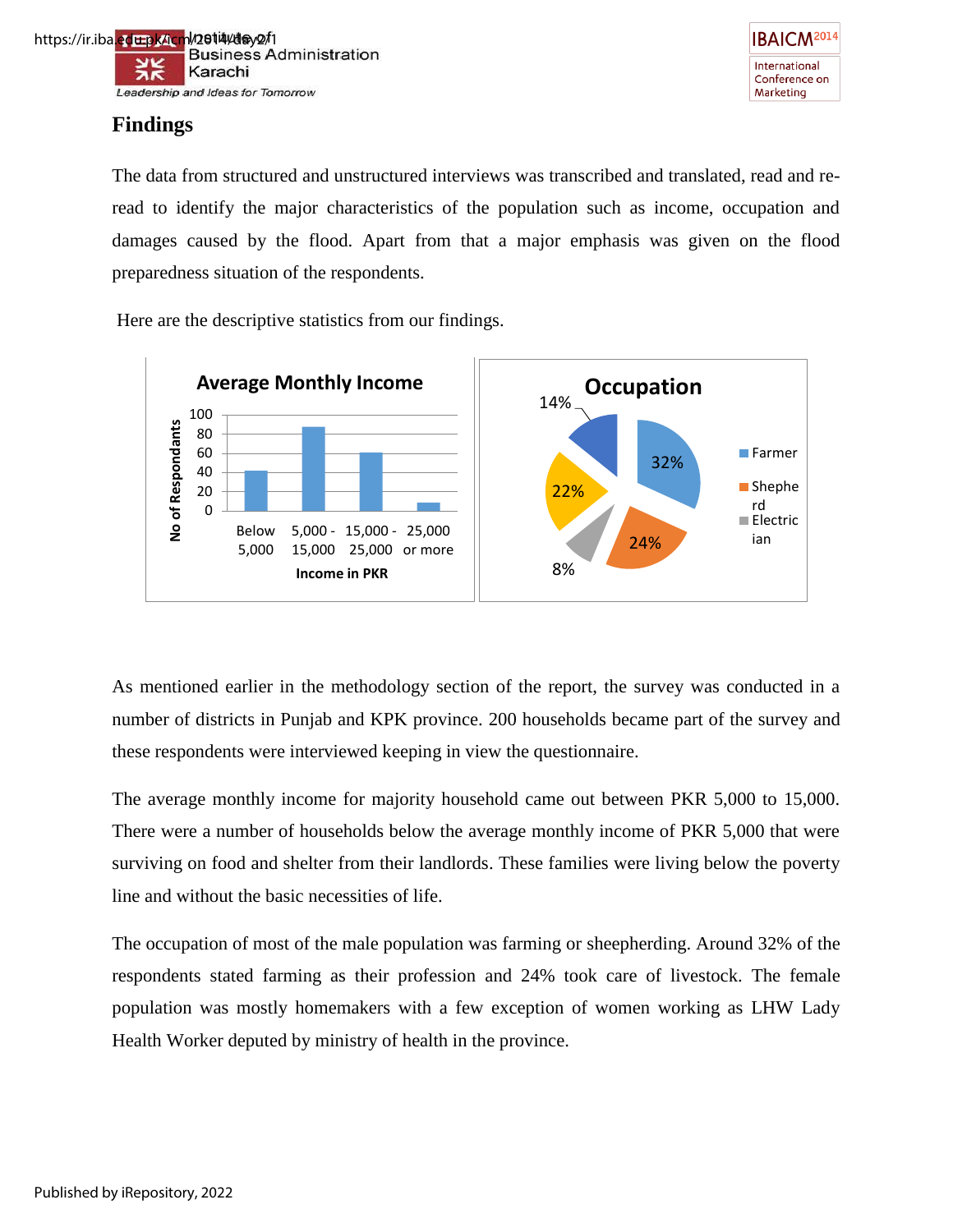

The areas surveyed are a part of remote districts and therefore the population in the village is not very literate. The half of the people surveyed had never gone to school in their entire life. Approximately 30% of the respondents have attended formal education till primary level and only a handful of respondents have completed secondary education.

A majority of the respondents that were surveyed were living in mud houses given to them by their landlords. These households were working as farmers or shepherds for the land and livestock owners respectively. The other majority owned small houses made of stone and mud. A very few of them were living as tenants in that area.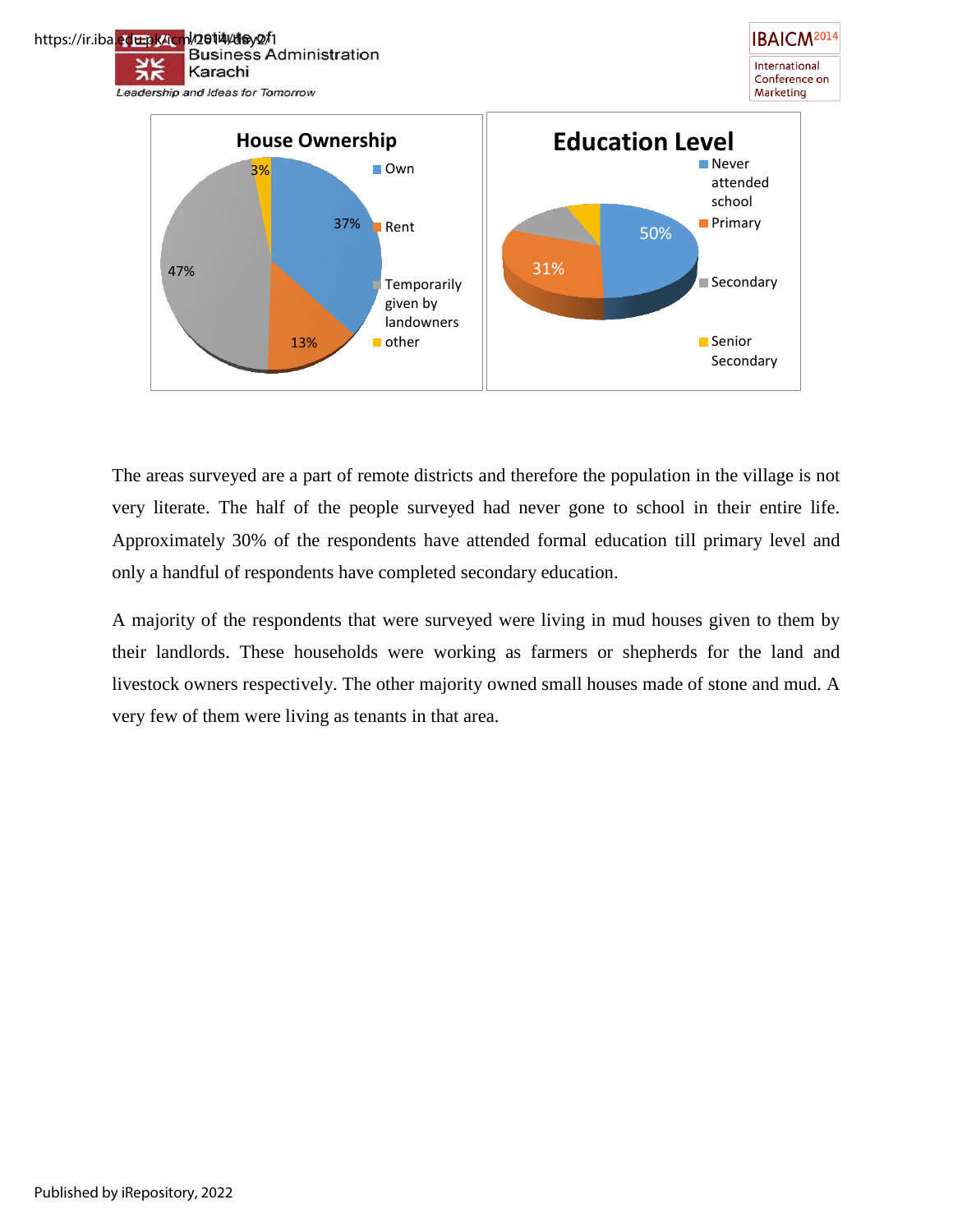



The extent of damage caused by the flood was enormous. The agricultural land of the residents was completely destroyed along with their livestock (mostly cattle). The continuous rain also demolished mud houses and forced the residents to leave their shelter in those unavoidable circumstances. The estimated average damage per household was around PKR 150,000. This included the loss of their cattle and roof/walls of their homes. A greater part of the household reviewed had damages ranging from PKR 75,000 to PKR 150,000.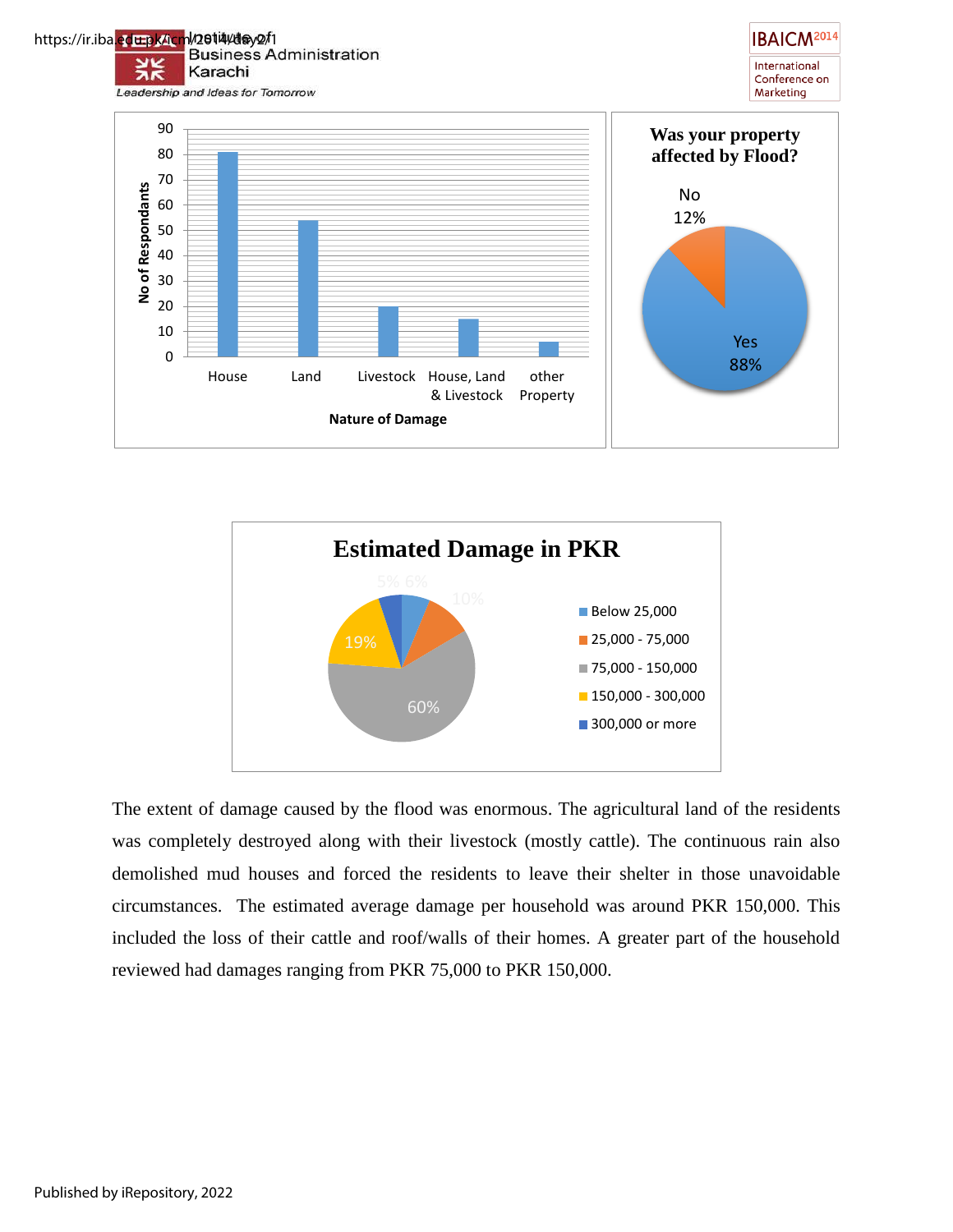

When asked about any warning or notice received from the government, 82% of the respondents were of the view that they did not receive any adequate warning from local or governmental body.

# **Discussion and Analysis**

The data from the survey and interviews was analyzed in a number of steps. The qualitative data from the interviews was consolidated and reviewed to generate a list of problems faced by the population. Now particular attention was paid to the problems that could have been prevented or solved with the help of an initiative taken by the community dwellers themselves.

#### **1. Lack of awareness and information**

Interviews with the locals and the authorities made it clear that they had no awareness whatsoever about the floods and even if they knew that a flood was expected they did not know what to do. This lack of information and knowledge led to an increase in the number of death toll as well as loss of property and valuables.

#### **2. Lack of Planning and Precaution**

According to the results of the survey, it becomes clear that there was no particular planning or precaution taken by the participants themselves or by the government or social sector. Even though Pakistan is a country that is at the risk of floods every year due to monsoon rains, there was no comprehensive plan at any level to prepare for flood.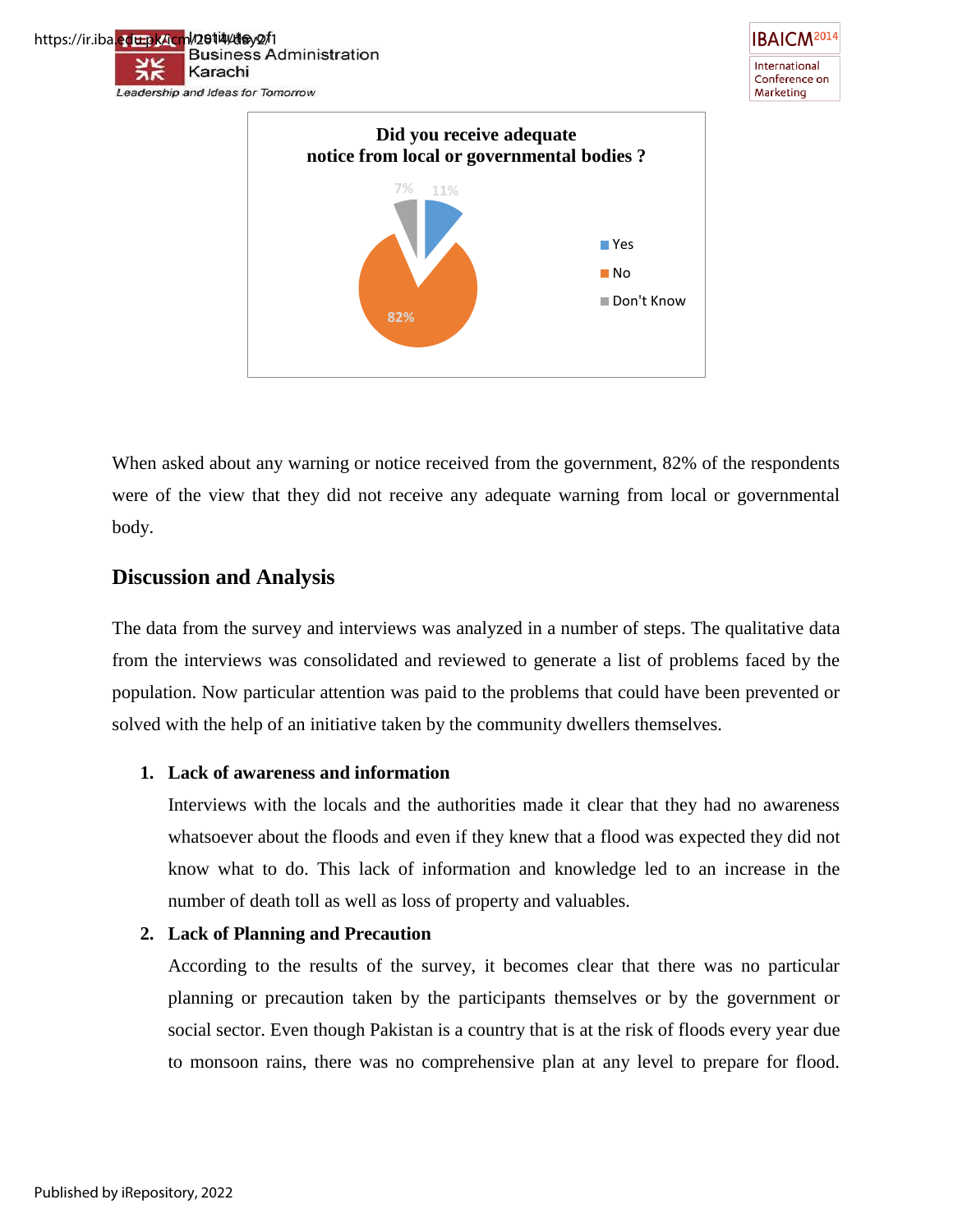Loss of life and property could have been minimized by taking precautionary measures in advance.

#### **3. Lack of Support from local authorities**

The respondents were of the view that they had literally no support from the local authorities at any point in time whether it was before the flood, during the flood or after the flood. Before the flood, there was no warning mechanism or precautionary measures installed by the authorities. Even the evacuation was managed by the respondents themselves. During the flood, the local authorities did not come forward to help them. Initially locals of that area and some volunteer groups provided evacuation and rescue. Later marine groups and army was able to deliver rescue to the flood affected on a massive scale.

#### **4. Psychological mindset of the people**

Another very important factor that was visible from this entire research was the mindset of the people and the authorities. It seemed that the majority of the flood affected people and the authorities had their "heads buried in the sand." As explained in the earlier sections, flood is a kind of natural disaster that has a high expectation of occurrence during the monsoon season. Most of the areas that were hit by the flood, have been historically affected by floods as well. However, even if the locals are informed prior to floods, they take no action. The rising water levels are visible and in knowledge of everyone, even then there is no discussion or preparation in this regard. There have been incidents where people have refused to leave their homes, simply on the pretext that if they were to die, they would rather die in their ancestral home. Same is the case with the local authorities.

#### **5. Lack of mechanism for dissemination and assessing information**

In times of natural hazards, it is important that the area has an established system of information assessment and dissemination. Most of the respondents were of the view that they had no proper information about the flood, its extent and the risks associated with it. The local government authorities and leaders showed no initiative in terms of dissemination of factual information and evacuation plans. There was no organization of information and most of the population relied on the information provided by the media or by word of mouth. There should have been a technical plan clearly indicating the level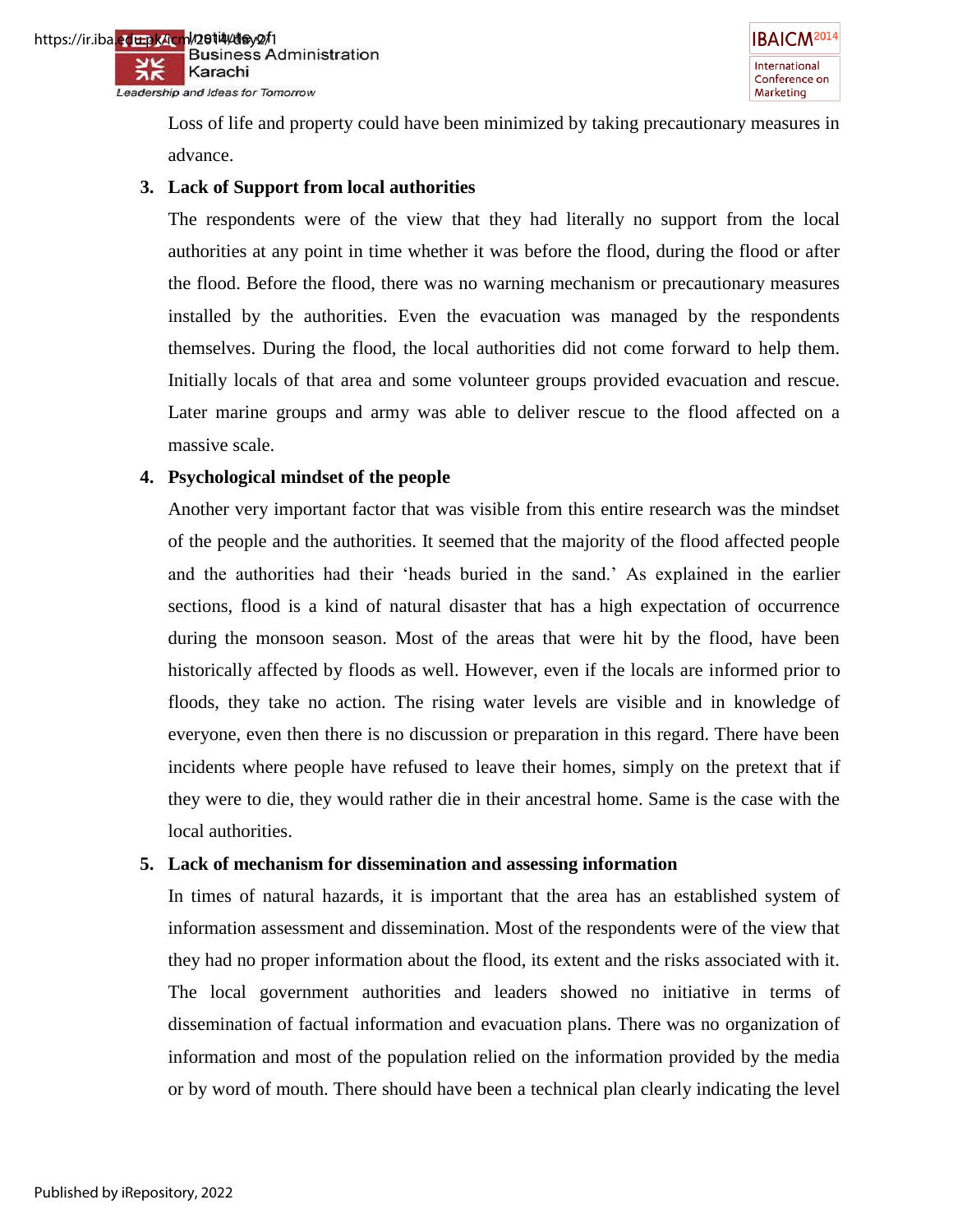of risks, the geographical areas at risk and what must be done on priority basis to safeguard the life and property of the community and this entire plan should have been shared with the locals.

#### **6. Scarcity of resources**

A major problem faced by the people living in the flood affected areas was lack of resources. If the locals had been given access to materials and resources required to prepare for the flood, a lot could have been saved. There was no resource distribution by the government since there was no fore planning for minimizing the destruction of flood. For example people could have given sand bags and trained on how to build dikes to safeguard their homes and property.

#### **7. Lack of any warning mechanism**

It is beyond comprehension of a common person that while forecasts were being made of heavy rainfall and risk of floods, why government authorities did not devise any warning mechanism to the communities. According to most of the people, there was no or not enough warning given to people about the threat of flood and that they needed to evacuate. The information given to local communities was either insufficient or inconsistent or inaccurate or too late. Most people could not take appropriate action because it was too late. Most people died because they had insufficient or no warning about the extreme risk they were facing. There was no mechanism for delivering flood alerts to the communities. Local mosques were utilized for warning alerts, however, in most cases it was too late.

#### **8. Lack of Direction**

Most flood victims were at loss about what they were going to do after evacuation. As the survey indicated most of the flood victims were from the lower class so they neither had money nor they had any other resources to sustain themselves during the flood time. So they were totally dependent on state help which was either too small or too late. Even after they came back to their homes, they were unable to start again as they did not have any resources left such as crops, livestock or small businesses.

## **9. Medical and sanitation hazards**

In such times of natural devastations, there is a risk of a lot of medical hazards. First of all, people did not have access to clean and safe drinking water. Since people did not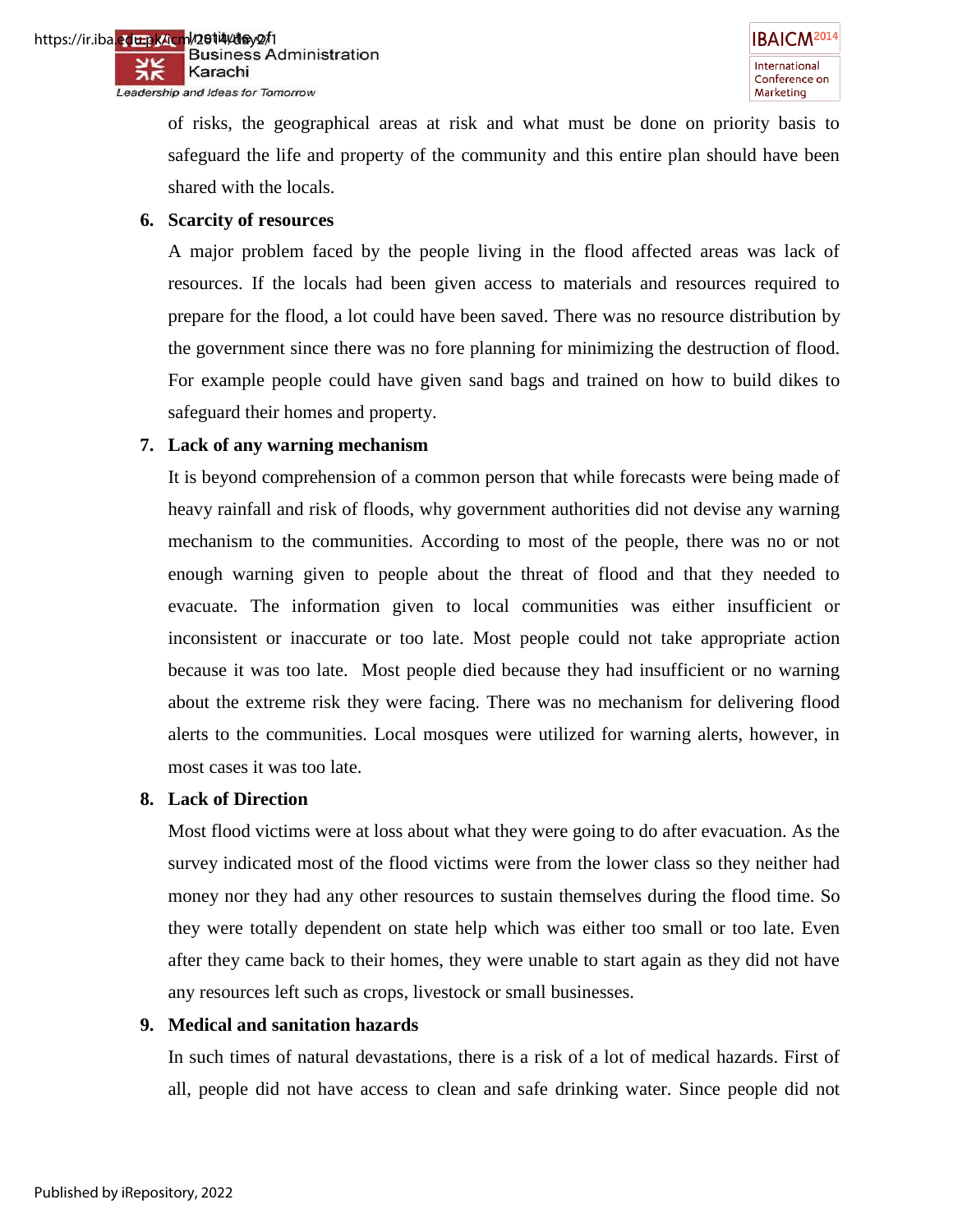have any knowledge about the hazards that could be caused by drinking unclean water, a couple of diseases sprung up such as typhoid, Hepatitis A, Diarrhea etc. Same is the case with sanitation. People were not prepared for such a catastrophe so they did not have access to a basic thing such as soap. Thus, because of lack of preparedness, people especially the elderly and the children had to suffer from various medical problems.

#### **10. No utilization of past experience**

It was witnessed during the floods that the government and the people both had not learnt any lessons from the past floods. Pakistan is a country that is prone to devastations of floods. But each year nothing is being done to prepare for the floods that are inevitable if there is excess rainfall during monsoons. Almost all the sample population were of the view that the government has always overlooked their interests especially in times of such catastrophes. Same is the case with individuals. Most of the individuals interviewed admitted that this wasn"t the first flood of their lifetime. They had themselves seen many floods and same is the case with their forefathers. However, even then they had never thought or initiated a system amongst their community that could help them in minimizing the losses that are caused every few years due to flood.

## **11. Where were all the government bodies made specifically for disasters?**

There are a couple of government bodies particularly set for disaster management such as National Disaster Management Authority (NDMA), provincial disaster management authority (PDMA), district disaster management authority (DDMA), Federal Flood Commission (FFC), Flood Forecasting Division (FFD), Disease Early Warning System (DEWS) etc. Despite claims by these organizations that people were warned and evacuated, it is evident that the flood warnings issued by FFD were never disseminated appropriately to the concerned people. Apart from that the NDMS and its subsidiaries never devised any solid plan for counter action before and during the flood.

## **Testing of Social Marketing Framework**

Keeping in focus the objective of this study which was to highlight the role of volunteers and individuals in reducing a community"s vulnerability to floods and initiating a behavioral change in the disaster prone areas, a social marketing framework based on the model suggested by Andreasen (1995) was applied to a sample population.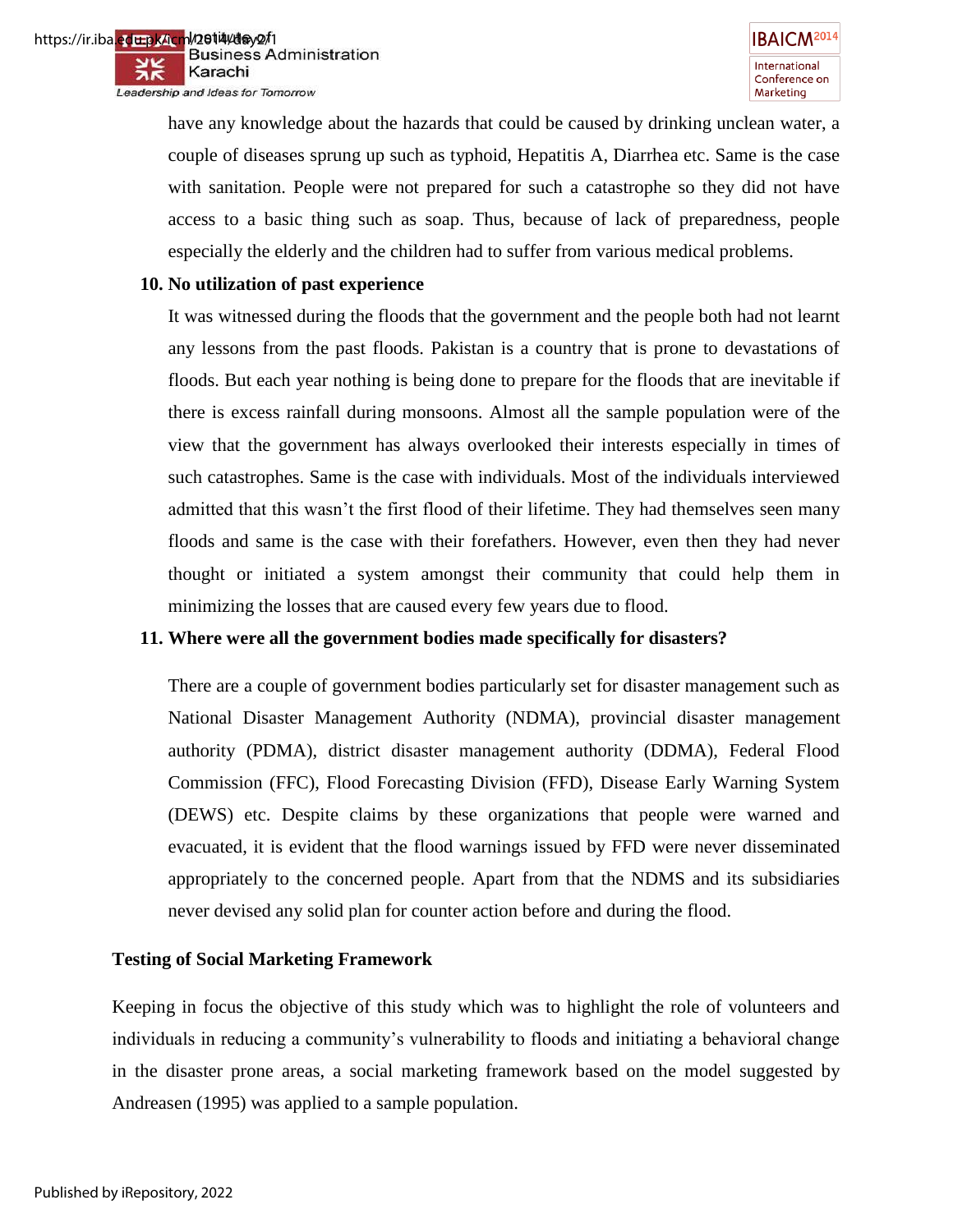https://ir.iba.<mark>edu.pk/icm</mark>l/2**014/da**y2/1<br>Business Administration w Karachi Leadership and Ideas for Tomorrow

> It is evident from the survey described above that a majority of the population living in the flood prone areas in general is illiterate and living in poverty. It was thus important to apply the social marketing framework systematically and carefully.

> Our testing of the social marketing framework was limited to Mohallah Qazian, situated on the banks of river Kabul. This area faces a great threat of flood all the time especially in the monsoon season, it becomes all the more important that the residents are fully prepared for every kind of emergency. The prime objective as suggested by the Social Framework was to increase the knowledge and awareness level of the community which would essentially trigger behavior change and mitigate the risks from floods.

> Behavior change is the most important task of any such program however it is also the most complex one. The model suggested by **Andreasen** (1995) served as a guideline here as it emphasizes on gradual behavioral change instead of instantaneous behavior change. For our research, the sample population was moved through the six stages suggested by the above authors from ignorance to commitment.

> These six stages were the systematic way to move forward. Each participant was gradually led through a series of information in order to incorporate a behavior change that will ensure that people know that they can play a useful role to combat natural disasters.

## **1. Educate**

This is part of the pre-contemplation stage. The sample population was not even aware of the fact that they need to be flood prepared. The first task was to convince them that being flood prepared is a desirable action. This required changes in their beliefs and attitudes. So they were educated and made aware such that their preset beliefs are modified. In order to bring the people on the next level of contemplation, they were targeted in two steps:

- a. Raising awareness
- b. Communicating the positive things about being prepared so that people brings about a change of behavior in this regard.

The preset notions of the people that were there for centuries needed alteration. People of this area have been facing flood almost every few years because of the geographic proximity of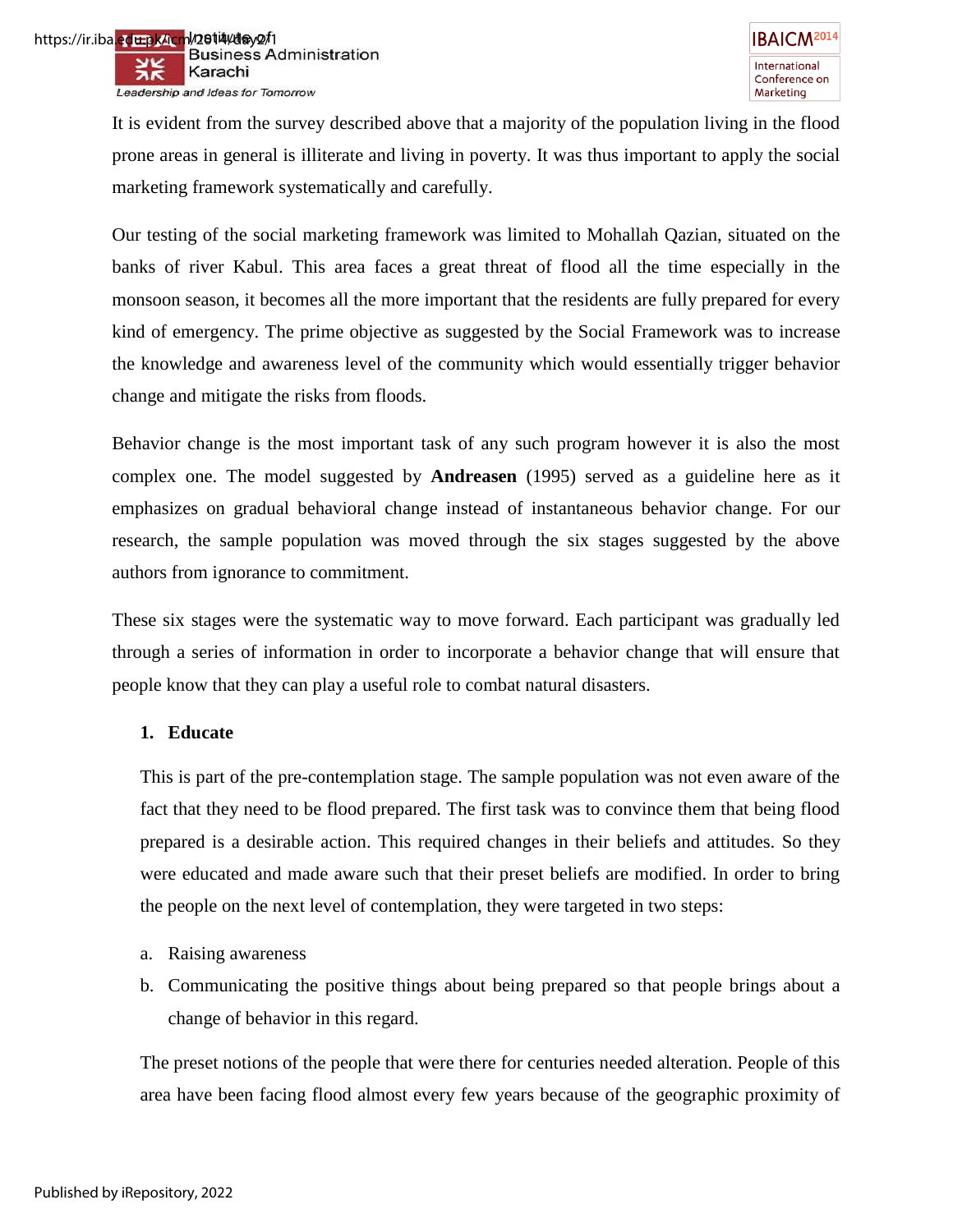https://ir.iba.<mark>edu.pk/icm<sup>l</sup>/2014/day2/</mark>1<br>Business Administration Karachi Leadership and Ideas for Tomorrow

> this area to the River. Even then these people have a firm belief that they need not to be flood prepared as it does not make a difference. They have always believed that the government is responsible for their safety and it has a "plan" so they don"t need to worry about it.

> Through consistent workshops and debates the following message were brought about in the community:

- a. It is important to be prepared for flood.
- b. Saving valuable assets and prevention of death and injury is possible if you are prepared yourself.
- c. There might not be much time before you are warned about the flood so you must know your action plan.
- d. Your preparedness means greater chances of survival for you and your family.

# **2. Expand advantages of being flood prepared**

Reason suggests that the most effective strategy for behavior change is to emphasize the benefits of the new behavior. Thus, keeping this in view, people were educated about the long term and the short term benefits of the behavior.

- a. The primary benefit stressed on was the prevention of death and injury.
- b. Another important factor stressed upon was control. People were made aware that the impact of a serious flood, just like the one in 2010, can be controlled if they become flood prepared.
- c. Flood preparedness will bring about a sense of relief and peace of mind because then you will know what to do and who to take help from for evacuation.

## **3. Decreasing costs**

The change in behavior has some cost as suggested by Andreasen (1995). A major task was to make the participants understand and identify the costs of flood preparedness. It was clear during the survey that people thought that being flood prepared entails a lot of cost like buying a disaster supply kit, stockpiling emergency building materials, evacuation kit etc. This perceived cost also played a major hurdle for participants to be flood prepared. A major task was to convince the participants that the costs are minimal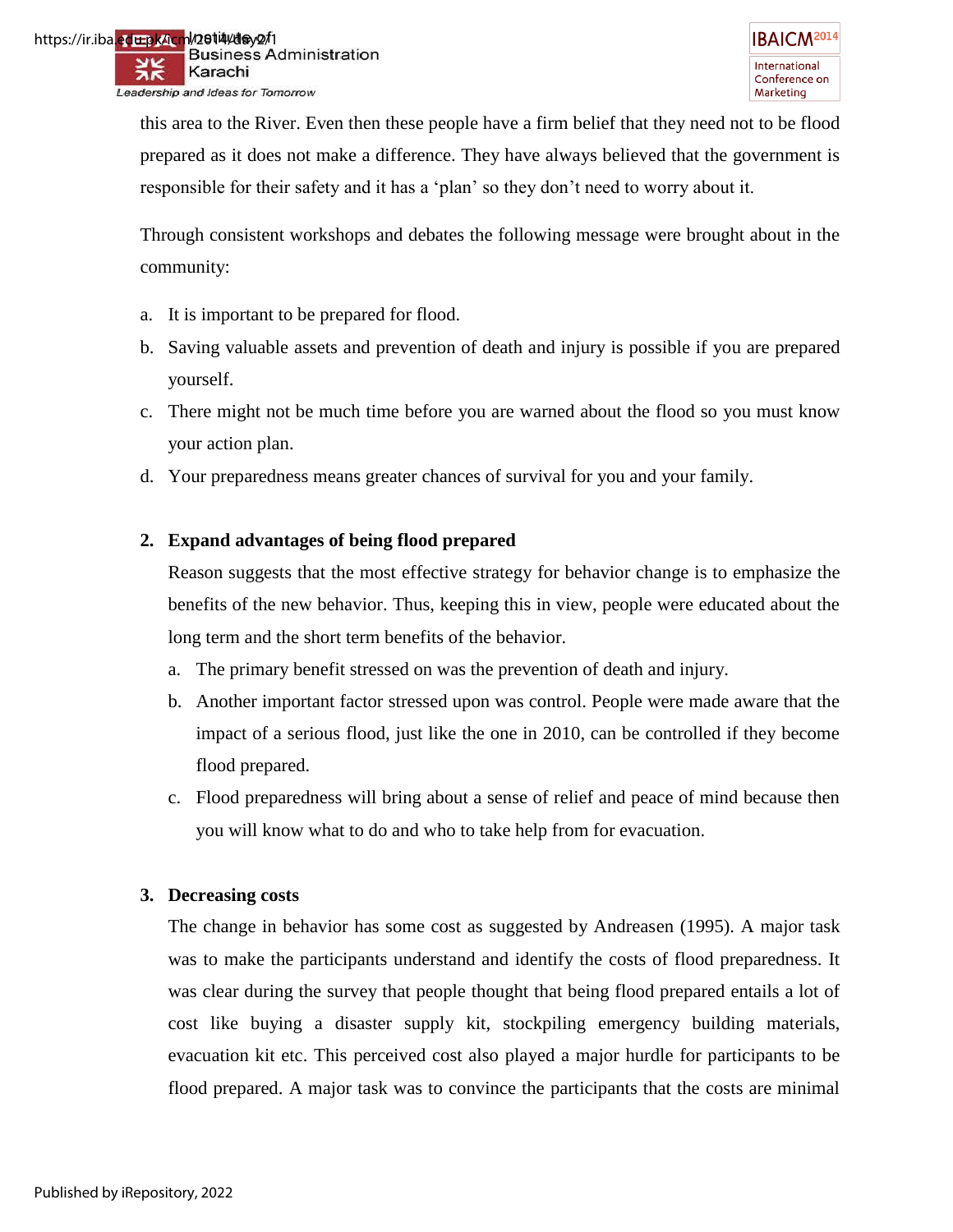



and the benefits overshadow the costs. They can use materials from their own scrap and land. Sandbags for instance, are the easiest of all the precautions which can be made at home.

#### **4. Extend use of persuasive others**

A key thing to keep in mind here is that people have moved from pre-contemplation to action stage. Now they are aware of the benefits of being flood prepared and are also ready to act on it. They just need a major push. In this stage we incorporated the key influential people from around the community. These people involved the local political leaders, religious leaders and also some figures from the media. Another key person was a representative of the local government Mr. Shah Usman, who gave the people factual picture of the floods and how to prepare for them. Other public figures included Ms. Nosheen Bokhari, LHV (Lady Health Worker), Mr. Afzal Shah (Ziarat Kaka Saheb) and Mr. Arif Khan Khatak (Union Council Member). The agenda of all these key influential persons was the same.

They talked about why flood preparedness is important for the participants and the overall community. They also highlighted the benefits of being flood prepared and provided guidance and support. They ensured that people knew about the risks associated with floods and also knew how to be prepared for it.

#### **5. Expand the capability to act**

In this stage the participants were formally trained with the skills and resources required to be flood prepared. This is the first action towards a formal behavior change and comes under "Maintenance" stage from the framework proposed by Prochaskau and DiClemente (1986). The participants were told how through inexpensive means they can be better prepared for future floods. Participants were trained to foresee the flood signs like keeping constant check on the status of rains and what is the danger level of rain. They were also trained about how they could extract the desirable news about flood and rain status from national media sources. Flood plans were discussed in which a safe place and a safe route was marked that is close by and evacuation to that site will keep them all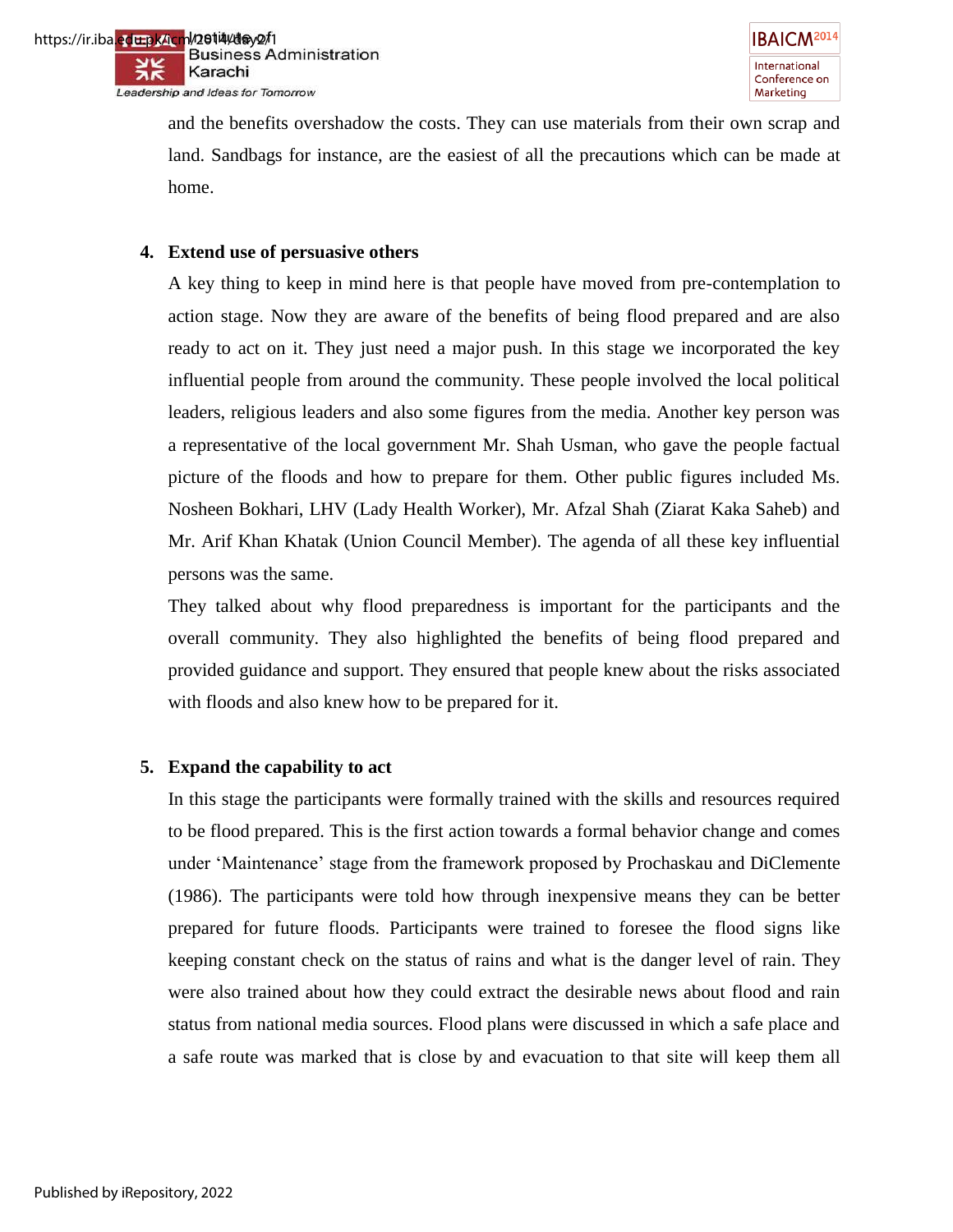

safe. They were also trained in keeping and maintaining a disaster kit that has all the important things to get them going in times of disaster.

#### **6. Reward/Remind**

The most important thing in all this activity was to make people maintain this behavior. Flood is a very common phenomenon in this area. Minor floods occur once every year or once every two years and major floods are witnessed every 4-5 years. However, people need to be constantly reminded of the fact that they need to keep prepared. For this purpose, the participants were followed up with the information imparted after a few months. A few chosen literate individuals were made trainers to generate awareness in their neighborhood. They were given a time frame for a month after which they were tested for what they remembered and a small ceremony was held where they were provided with entertainment and were also tested for information. The process continued repeatedly until a majority of that area got prepared to take up the challenge.

# **Conclusion**

Our findings suggest that people need to be prepared through awareness programs and campaigns because they are mostly illiterate and poor to this extent that television, radio and newspaper have no reach to these areas. They can however be reached through local representatives, effective word of mouth communication and a flood preparedness model that can be easily understood and implemented. Therefore by working through the proposed Social Marketing Framework, the flood affected people can be educated about the benefits and costs of being flood primed. Not only will this framework assist them to mitigate their loss of property and lives but it will also make them self sustaining and a source of motivation for the community at large.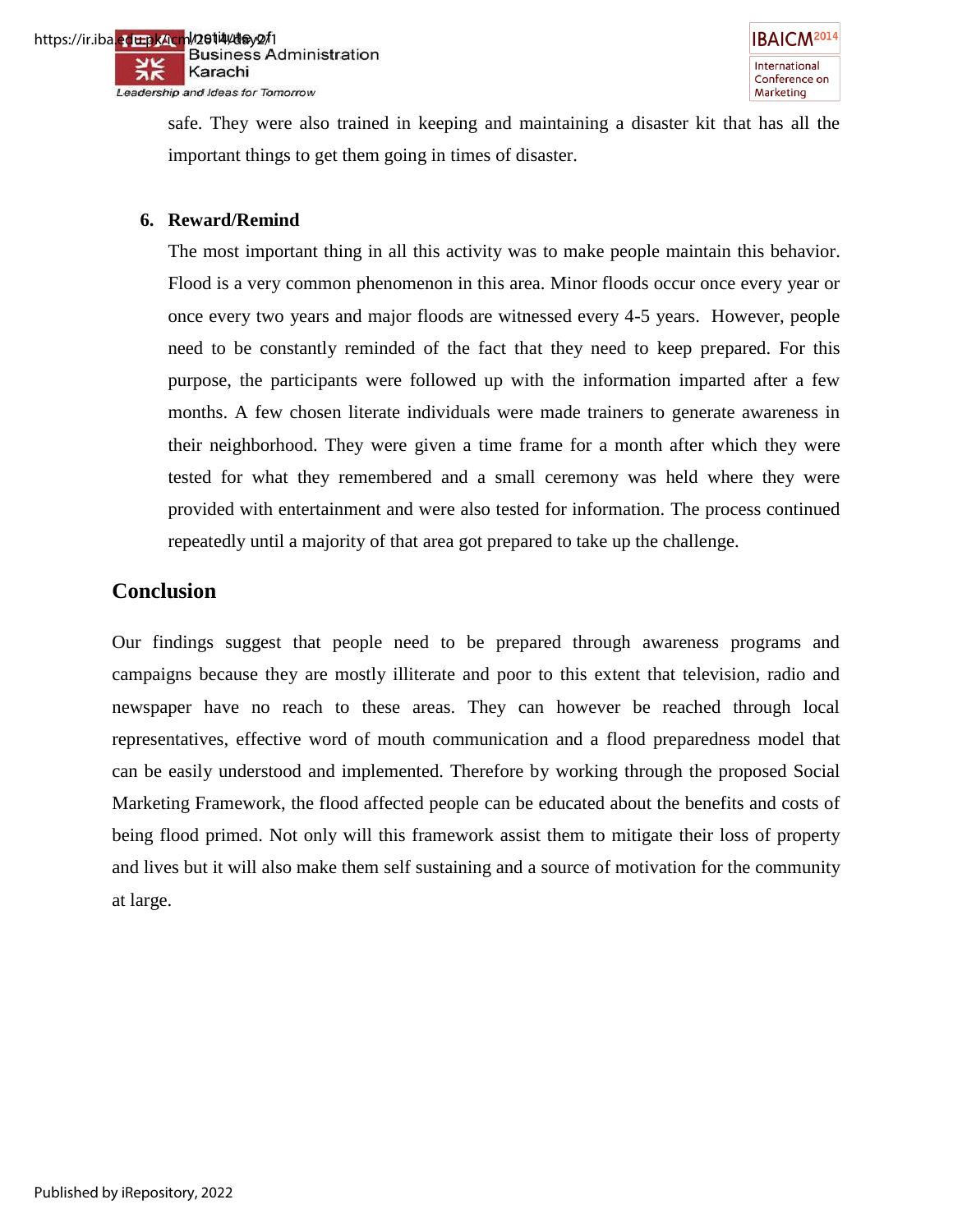

**IBAICM<sup>2014</sup>** International Conference on Marketing

Alexander, D. (1993). *Natural Disasters*. New York: Chapman and Hall.

Alexander, D. (2002). *Principles of Emergency planning and Management*. Harpended: Terra publishing. [ISBN](http://en.wikipedia.org/wiki/International_Standard_Book_Number) [1-903544-10-6.](http://en.wikipedia.org/wiki/Special:BookSources/1-903544-10-6)

Andreasen, A. (1995). *Marketing Social Change: Changing Behavior to Promote Health, Social Development, and the Environment.* Jossey-Bass, San Francisco, CA.

Andreasen, A.R. (2002). Marketing social change in the social change marketplace. *Journal of Public Policy and Marketing*, *21*(1), 3-13.

Bankoff, G., Frerks, G., & Hilhorst, D. (*eds.*) (2003). *Mapping Vulnerability: Disasters, Development and People*. [ISBN](http://en.wikipedia.org/wiki/International_Standard_Book_Number) [1-85383-964-7.](http://en.wikipedia.org/wiki/Special:BookSources/1-85383-964-7)

Balaisyte, J., & Van Wassenhove, Luk N. (2009). Why the Japan Disaster is So Different from the Other Disasters.

In[\(http://www.insead.edu/facultyresearch/centres/isic/humanitarian/EarthquakeTsunamiJapanDifferences.](http://www.insead.edu/facultyresearch/centres/isic/humanitarian/EarthquakeTsunamiJapanDifferences.cfm) [cfm\)](http://www.insead.edu/facultyresearch/centres/isic/humanitarian/EarthquakeTsunamiJapanDifferences.cfm)

Diamond, W., & Oppenheim, M.R. (2004). Sources for special topics: social marketing, nonprofit organisations, service marketing and legal/ethical issues. *Journal of Business and Finance Librarianship*, *9*(4), 287-99.

Gordon, R., McDermott, L., Stead, M., & Angus, K. (2006). The effectiveness of social marketing interventions for health improvement: what"s the evidence? *Public Health, 120* (12), 1133-1139.

Haimes, Y. Y., Crowther, K. G., & Horowitz, B. M. (2008). Homeland security preparedness: Balancing protection with resilience in emergent systems. *System Engineering, 11*(4), 287–308.

Hansson, R. O., Noulles, D., & Bellovich, S. J. (1982). Knowledge, Warning, and Stress A Study of Comparative Roles in an Urban Floodplain. *Environment and Behavior*, *14*(2), 171-185.

Hastings, G.B. (2003). Relational paradigms in social marketing. *Journal of Macro-marketing, 23*(1), 6- 15.

Holzmann, R., & Jorgensen, S. (2000). [Social risk management: a new conceptual framework for social](http://ideas.repec.org/p/wbk/hdnspu/21314.html)  [protection and beyond.](http://ideas.repec.org/p/wbk/hdnspu/21314.html) *[Social Protection Discussion Papers](http://ideas.repec.org/s/wbk/hdnspu.html)* 21314, The World Bank.

Houston, F.S., & Gassenheimer, J.B. (1987). Marketing and exchange. *Journal of Marketing, 51*, 3-18.

[http://en.wikipedia.org/wiki/2010\\_Pakistan\\_floods](http://en.wikipedia.org/wiki/2010_Pakistan_floods)

[http://en.wikipedia.org/wiki/Hurricane\\_Katrina](http://en.wikipedia.org/wiki/Hurricane_Katrina) 

[http://en.wikipedia.org/wiki/List\\_of\\_floods\\_in\\_Pakistan](http://en.wikipedia.org/wiki/List_of_floods_in_Pakistan)